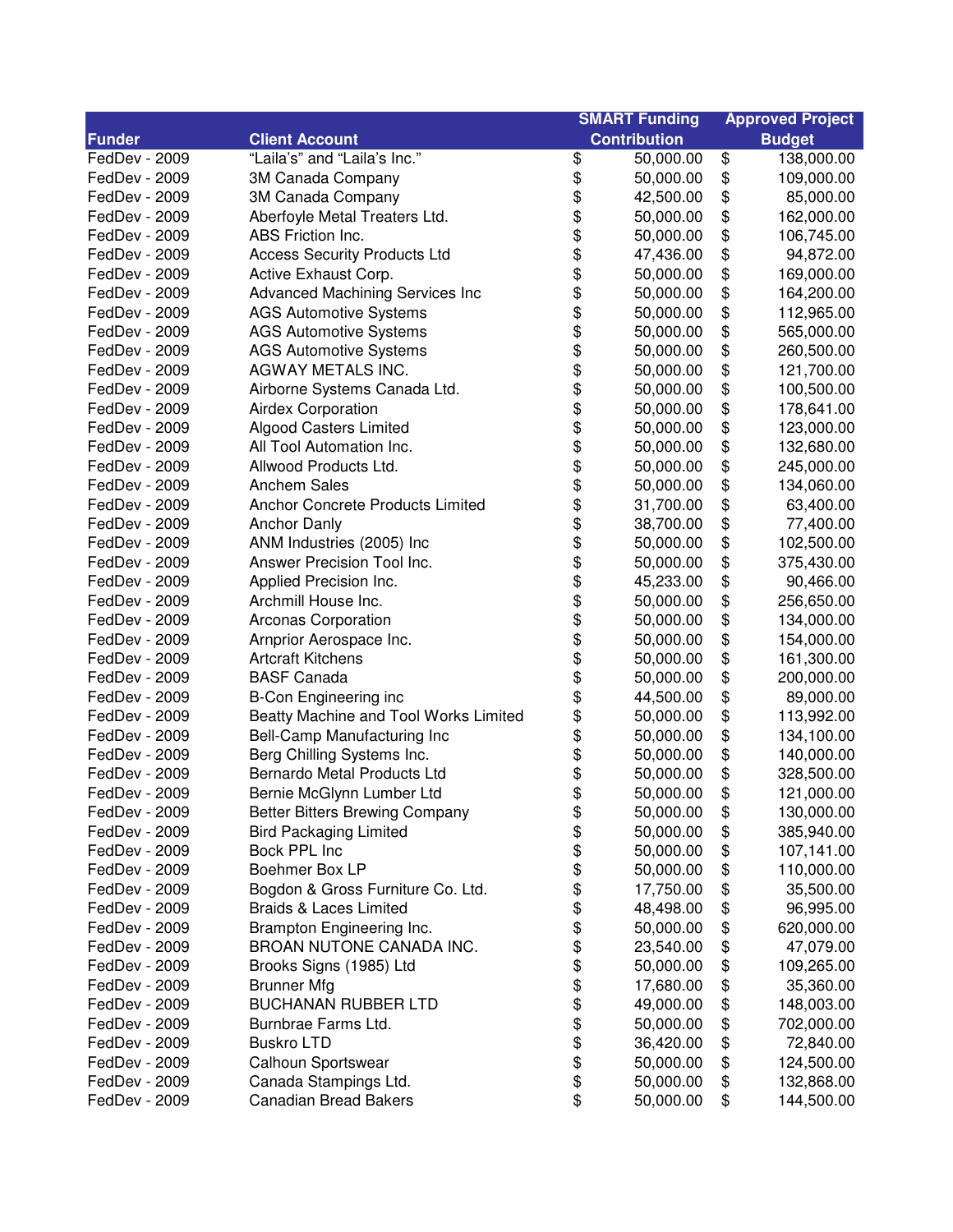| <b>Contribution</b><br><b>Funder</b><br><b>Client Account</b><br><b>Budget</b><br>\$<br>\$<br>FedDev - 2009<br>Canadian Curtis Refrigeration Inc.<br>45,000.00<br>90,000.00<br>\$<br>\$<br>FedDev - 2009<br>Canadian General-Tower Ltd<br>110,300.00<br>50,000.00<br>\$<br>\$<br>FedDev - 2009<br>Canarm Ltd.<br>50,000.00<br>167,500.00<br>\$<br>\$<br><b>CANFAB PACKAGING INC</b><br>FedDev - 2009<br>100,524.00<br>50,000.00<br>\$<br>\$<br>FedDev - 2009<br>Capital Tool & Design Limited<br>50,000.00<br>110,905.00<br>\$<br>FedDev - 2009<br>Capo Industries Limited<br>152,710.00<br>50,000.00 |  |
|-------------------------------------------------------------------------------------------------------------------------------------------------------------------------------------------------------------------------------------------------------------------------------------------------------------------------------------------------------------------------------------------------------------------------------------------------------------------------------------------------------------------------------------------------------------------------------------------------------|--|
|                                                                                                                                                                                                                                                                                                                                                                                                                                                                                                                                                                                                       |  |
|                                                                                                                                                                                                                                                                                                                                                                                                                                                                                                                                                                                                       |  |
|                                                                                                                                                                                                                                                                                                                                                                                                                                                                                                                                                                                                       |  |
|                                                                                                                                                                                                                                                                                                                                                                                                                                                                                                                                                                                                       |  |
|                                                                                                                                                                                                                                                                                                                                                                                                                                                                                                                                                                                                       |  |
|                                                                                                                                                                                                                                                                                                                                                                                                                                                                                                                                                                                                       |  |
|                                                                                                                                                                                                                                                                                                                                                                                                                                                                                                                                                                                                       |  |
| \$<br>\$<br>\$<br>FedDev - 2009<br>CapsCanada <sup>®</sup> Corporation<br>50,000.00<br>2,630,000.00                                                                                                                                                                                                                                                                                                                                                                                                                                                                                                   |  |
| \$<br>\$<br>FedDev - 2009<br>Cascades Canada inc.<br>32,250.00<br>64,500.00                                                                                                                                                                                                                                                                                                                                                                                                                                                                                                                           |  |
| \$<br>\$<br>FedDev - 2009<br><b>Cave Spring Cellars</b><br>78,620.00<br>39,310.00                                                                                                                                                                                                                                                                                                                                                                                                                                                                                                                     |  |
| \$<br>\$<br>FedDev - 2009<br>Cayuga Cabinets Incorporated<br>50,000.00<br>130,000.00                                                                                                                                                                                                                                                                                                                                                                                                                                                                                                                  |  |
| \$<br>\$<br>FedDev - 2009<br>Central Graphics & Container Group Ltd<br>55,071.00<br>27,536.00                                                                                                                                                                                                                                                                                                                                                                                                                                                                                                         |  |
| \$<br>\$<br>FedDev - 2009<br><b>Central Plastic Sales</b><br>44,220.00<br>88,440.00                                                                                                                                                                                                                                                                                                                                                                                                                                                                                                                   |  |
| \$<br>\$<br>FedDev - 2009<br>Change'Air Products & Services Ltd.<br>16,191.00<br>8,096.00                                                                                                                                                                                                                                                                                                                                                                                                                                                                                                             |  |
| \$<br>\$<br>25,150.50<br>50,301.00<br>FedDev - 2009<br>Chantler Packaging Inc.                                                                                                                                                                                                                                                                                                                                                                                                                                                                                                                        |  |
| \$<br>\$<br>FedDev - 2009<br>Cimmaster Inc.<br>102,000.00<br>50,000.00                                                                                                                                                                                                                                                                                                                                                                                                                                                                                                                                |  |
| \$<br>\$<br>FedDev - 2009<br>Cimmaster Inc.<br>50,000.00<br>134,000.00                                                                                                                                                                                                                                                                                                                                                                                                                                                                                                                                |  |
| \$<br>\$<br>FedDev - 2009<br>Clark Machine Inc.<br>119,000.00<br>50,000.00                                                                                                                                                                                                                                                                                                                                                                                                                                                                                                                            |  |
| \$<br>\$<br>FedDev - 2009<br><b>Classic Designs</b><br>87,100.00<br>42,550.00                                                                                                                                                                                                                                                                                                                                                                                                                                                                                                                         |  |
| \$<br>\$<br>FedDev - 2009<br>Co-Ex-Tec Industries<br>202,085.00<br>50,000.00                                                                                                                                                                                                                                                                                                                                                                                                                                                                                                                          |  |
| \$<br>\$<br>FedDev - 2009<br>Co-Ex-Tec Industries<br>183,861.00<br>50,000.00                                                                                                                                                                                                                                                                                                                                                                                                                                                                                                                          |  |
| \$<br>\$<br>Cogent Power Inc.<br>FedDev - 2009<br>50,000.00<br>161,450.00                                                                                                                                                                                                                                                                                                                                                                                                                                                                                                                             |  |
| \$<br>\$<br>FedDev - 2009<br><b>Coleman Containers Limited</b><br>50,000.00<br>108,540.00                                                                                                                                                                                                                                                                                                                                                                                                                                                                                                             |  |
| \$<br>\$<br>Colonial Tool Group Inc.<br>FedDev - 2009<br>50,000.00<br>122,000.00                                                                                                                                                                                                                                                                                                                                                                                                                                                                                                                      |  |
| \$<br>\$<br>FedDev - 2009<br><b>Colonial Wood Products Corporation</b><br>107,850.00<br>50,000.00                                                                                                                                                                                                                                                                                                                                                                                                                                                                                                     |  |
| \$<br>\$<br>FedDev - 2009<br>Combat Sports Inc.<br>180,072.00<br>50,000.00                                                                                                                                                                                                                                                                                                                                                                                                                                                                                                                            |  |
| \$<br>\$<br>FedDev - 2009<br>Compact Mould Ltd.<br>103,964.00<br>50,000.00                                                                                                                                                                                                                                                                                                                                                                                                                                                                                                                            |  |
| \$<br><b>Comtek Advanced Structures Ltd</b><br>\$<br>22,000.00<br>FedDev - 2009<br>11,000.00                                                                                                                                                                                                                                                                                                                                                                                                                                                                                                          |  |
| \$<br>\$<br>FedDev - 2009<br><b>Comtek Advanced Structures Ltd</b><br>50,000.00<br>115,745.00                                                                                                                                                                                                                                                                                                                                                                                                                                                                                                         |  |
| \$<br>\$<br>FedDev - 2009<br>Contour Machine Ltd.<br>49,500.00<br>99,000.00                                                                                                                                                                                                                                                                                                                                                                                                                                                                                                                           |  |
| \$<br>\$<br>Cornell Welding & Fabricating Ltd.<br>67,853.00<br>FedDev - 2009<br>27,383.00                                                                                                                                                                                                                                                                                                                                                                                                                                                                                                             |  |
| \$<br>\$<br>Corporate # 1443025 Ontario Ltd.<br>101,200.00<br>FedDev - 2009<br>50,000.00                                                                                                                                                                                                                                                                                                                                                                                                                                                                                                              |  |
| \$<br>\$<br>Cott Beverages Canada<br>105,750.00<br>FedDev - 2009<br>50,000.00                                                                                                                                                                                                                                                                                                                                                                                                                                                                                                                         |  |
| \$<br>\$<br>FedDev - 2009<br>County Heritage Forest Products Ltd.<br>26,950.00<br>53,900.00                                                                                                                                                                                                                                                                                                                                                                                                                                                                                                           |  |
| \$<br>\$<br>FedDev - 2009<br>Cravo Equipment Ltd.<br>50,000.00<br>102,494.00                                                                                                                                                                                                                                                                                                                                                                                                                                                                                                                          |  |
| Creative Circuits Inc.<br>47,525.00<br>95,050.00<br>FedDev - 2009<br>\$<br>Φ                                                                                                                                                                                                                                                                                                                                                                                                                                                                                                                          |  |
| \$<br>FedDev - 2009<br>\$<br>Creative Education of Canada, Inc.<br>50,000.00<br>265,700.00                                                                                                                                                                                                                                                                                                                                                                                                                                                                                                            |  |
| \$<br>FedDev - 2009<br>CT Innovation Inc.<br>\$<br>26,647.00<br>53,294.00                                                                                                                                                                                                                                                                                                                                                                                                                                                                                                                             |  |
| \$<br>\$<br>FedDev - 2009<br>C-Tech Ltd<br>33,500.00<br>67,000.00                                                                                                                                                                                                                                                                                                                                                                                                                                                                                                                                     |  |
| \$<br>\$<br>FedDev - 2009<br>CTI Industries Inc<br>50,000.00<br>169,750.00                                                                                                                                                                                                                                                                                                                                                                                                                                                                                                                            |  |
| \$<br>\$<br>Custom Aluminum Foundry Ltd<br>FedDev - 2009<br>40,891.17<br>81,782.34                                                                                                                                                                                                                                                                                                                                                                                                                                                                                                                    |  |
| \$<br><b>Custom Plastics International Ltd</b><br>\$<br>FedDev - 2009<br>39,906.00<br>79,812.00                                                                                                                                                                                                                                                                                                                                                                                                                                                                                                       |  |
| \$<br>Cygnus electronics Corporation<br>\$<br>FedDev - 2009<br>50,000.00<br>132,054.00                                                                                                                                                                                                                                                                                                                                                                                                                                                                                                                |  |
| \$<br>FedDev - 2009<br>Daltec Canadian Buffalo Manufacturing Ltd.<br>50,000.00<br>\$<br>152,538.00                                                                                                                                                                                                                                                                                                                                                                                                                                                                                                    |  |
| \$<br>FedDev - 2009<br>Dana Industries Inc.<br>50,000.00<br>\$<br>192,500.00                                                                                                                                                                                                                                                                                                                                                                                                                                                                                                                          |  |
| \$<br>\$<br>FedDev - 2009<br>Dare Foods<br>50,000.00<br>742,785.00                                                                                                                                                                                                                                                                                                                                                                                                                                                                                                                                    |  |
| \$<br>Datec Coating Corporation<br>\$<br>FedDev - 2009<br>50,000.00<br>150,522.00                                                                                                                                                                                                                                                                                                                                                                                                                                                                                                                     |  |
| \$<br>FedDev - 2009<br>David Roberts Food Corporation<br>\$<br>96,000.00<br>48,000.00                                                                                                                                                                                                                                                                                                                                                                                                                                                                                                                 |  |
| \$<br>\$<br>FedDev - 2009<br>Dayside Industries Ltd.<br>11,849.00<br>23,698.00                                                                                                                                                                                                                                                                                                                                                                                                                                                                                                                        |  |
| \$<br>\$<br>FedDev - 2009<br>dba Allmet Roofing Products<br>15,225.00<br>30,450.00                                                                                                                                                                                                                                                                                                                                                                                                                                                                                                                    |  |
| \$<br>FedDev - 2009<br>DEL EQUIPMENT LTD<br>50,000.00<br>\$<br>294,754.00                                                                                                                                                                                                                                                                                                                                                                                                                                                                                                                             |  |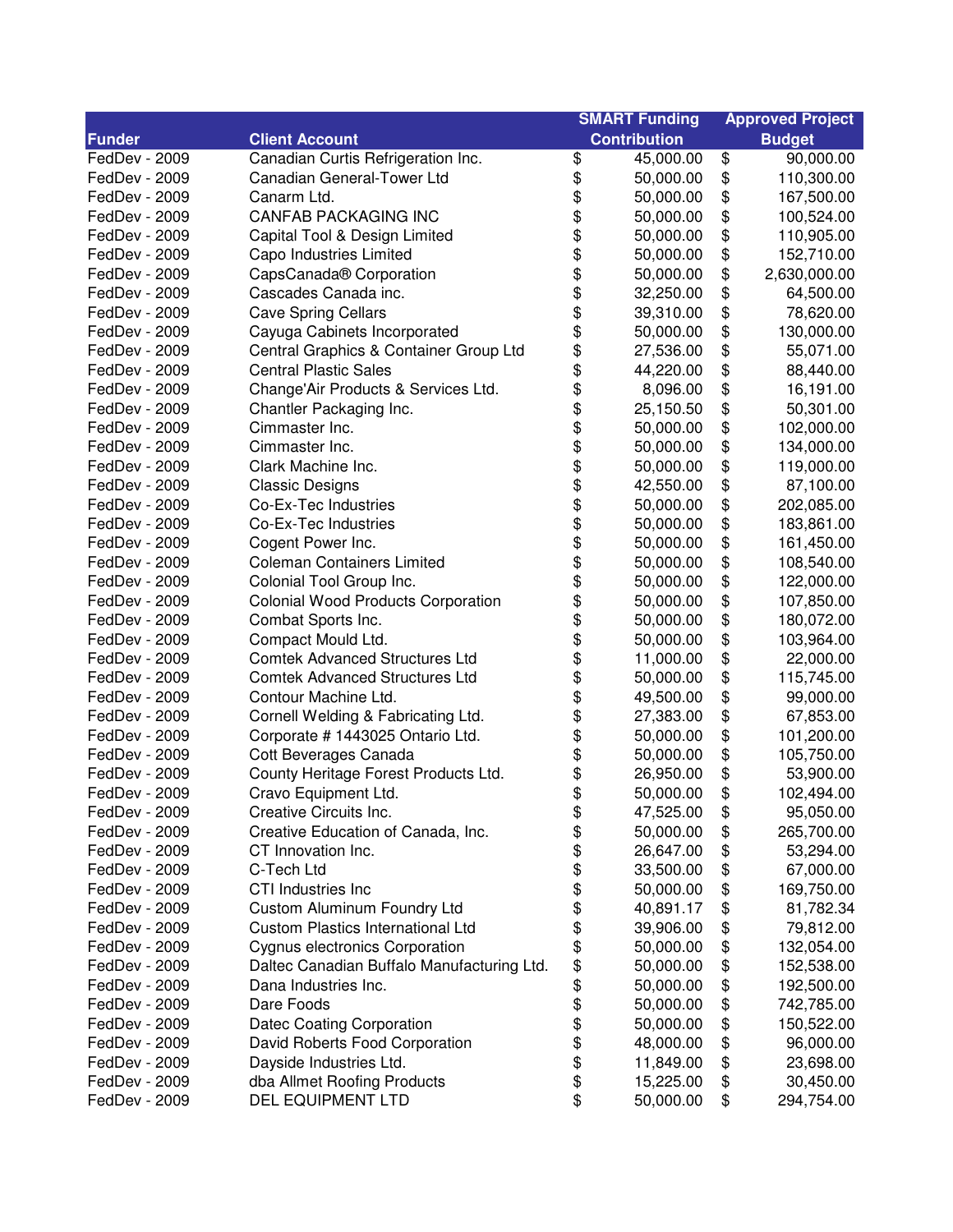|               |                                              | <b>SMART Funding</b>   | <b>Approved Project</b> |
|---------------|----------------------------------------------|------------------------|-------------------------|
| <b>Funder</b> | <b>Client Account</b>                        | <b>Contribution</b>    | <b>Budget</b>           |
| FedDev - 2009 | Delhi-Solac Inc                              | \$<br>50,000.00        | \$<br>219,500.00        |
| FedDev - 2009 | Derlea Brand Foods Inc.                      | \$<br>50,000.00        | \$<br>127,000.00        |
| FedDev - 2009 | <b>Diamond Estates</b>                       | \$<br>50,000.00        | \$<br>133,000.00        |
| FedDev - 2009 | Dieffenbacher North America Inc              | \$<br>28,432.00        | \$<br>56,865.00         |
| FedDev - 2009 | Diemedic Tool & Machine                      | \$<br>50,000.00        | \$<br>111,833.00        |
| FedDev - 2009 | Dominion Colour Corporation                  | \$<br>42,795.00        | \$<br>85,590.00         |
| FedDev - 2009 | DuROCK Alfacing International Ltd.           | \$<br>50,000.00        | \$<br>114,872.00        |
| FedDev - 2009 | Durose Manufacturing Limited                 | \$<br>41,600.00        | \$<br>91,200.00         |
| FedDev - 2009 | E Hofmann Plastics, Inc.                     | \$<br>50,000.00        | \$<br>102,400.00        |
| FedDev - 2009 | E.F. Walter inc.                             | \$<br>50,000.00        | \$<br>610,719.36        |
| FedDev - 2009 | Eastern Welding                              | \$<br>23,034.00        | \$<br>46,068.00         |
| FedDev - 2009 | <b>Echologics Engineering Inc</b>            | \$<br>50,000.00        | \$<br>149,000.00        |
| FedDev - 2009 | <b>Edge Automation Inc</b>                   | \$<br>26,820.00        | \$<br>53,640.00         |
| FedDev - 2009 | <b>EHC</b>                                   | \$<br>50,000.00        | \$<br>140,500.00        |
| FedDev - 2009 | EM Plastic & Electric Products Ltd.          | \$<br>44,500.00        | \$<br>89,000.00         |
| FedDev - 2009 | EM Plastic & Electric Products Ltd.          | \$<br>50,000.00        | \$<br>104,000.00        |
| FedDev - 2009 | Embassy Flavours Ltd.                        | \$<br>50,000.00        | \$<br>120,000.00        |
| FedDev - 2009 | <b>Enervac Corporation</b>                   | \$<br>50,000.00        | \$<br>138,757.00        |
| FedDev - 2009 | Engineered Lifting Systems & Equipment Inc.  | \$<br>50,000.00        | \$<br>180,318.00        |
| FedDev - 2009 | Epic Foods Inc.                              | \$<br>50,000.00        | \$<br>105,916.00        |
| FedDev - 2009 | ergoCentric Seating Systems                  | \$<br>50,000.00        | \$<br>143,129.00        |
| FedDev - 2009 | EUROCOPTER CANADA LIMITED                    | \$<br>50,000.00        | \$<br>368,000.00        |
| FedDev - 2009 | Expert Manufacturing Inc.                    | \$<br>50,000.00        | \$<br>171,000.00        |
| FedDev - 2009 | Fleetwood Metal industries Incorporated      | \$<br>32,000.00        | \$<br>64,000.00         |
| FedDev - 2009 | Fleetwood Metal industries Incorporated      | \$<br>29,750.00        | \$<br>111,500.00        |
| FedDev - 2009 | Fleetwood Metal industries Incorporated      | \$<br>50,000.00        | \$<br>116,500.00        |
| FedDev - 2009 | Footage Tools Inc.                           | \$<br>50,000.00        | \$<br>110,362.00        |
| FedDev - 2009 | Fourmark Manufacturing Inc                   | \$<br>50,000.00        | \$<br>136,856.00        |
| FedDev - 2009 | Fred's Bread                                 | \$<br>50,000.00        | \$<br>195,323.00        |
| FedDev - 2009 | Freeze-Dry Foods Limited                     | \$<br>40,000.00        | \$<br>80,000.00         |
| FedDev - 2009 | <b>Frendel Kitchens Limited</b>              | \$<br>50,000.00        | \$<br>102,176.00        |
| FedDev - 2009 | G. S. Manufacturing                          | \$<br>35,500.00        | \$<br>81,000.00         |
| FedDev - 2009 | Gardel Metal Prodcuts inc.                   | \$<br>44,035.94        | \$<br>110,174.00        |
| FedDev - 2009 | General Storage Systems Inc                  | \$<br>46,050.00        | \$<br>108,100.00        |
| FedDev - 2009 | Gerdau Ameristeel Corporation                | \$<br>50,000.00        | \$<br>188,304.00        |
| FedDev - 2009 | Germiphene Corporation                       | \$<br>49,800.00        | \$<br>99,600.00         |
| FedDev - 2009 | Gillies Lumber Inc.                          | \$<br>35,850.00        | \$<br>117,000.00        |
| FedDev - 2009 | <b>Gilmet Fabricated Products Ltd</b>        | \$<br>50,000.00        | \$<br>171,000.00        |
| FedDev - 2009 | Give and Go Prepared Foods Corp              | \$<br>50,000.00        | \$<br>151,500.00        |
| FedDev - 2009 | Glass-Pac Canada                             | \$                     |                         |
|               |                                              | 16,516.00<br>17,900.00 | \$<br>35,300.00         |
| FedDev - 2009 | Global Casegoods Inc.                        | \$                     | \$<br>35,800.00         |
| FedDev - 2009 | Global Casegoods Inc.                        | \$<br>50,000.00        | \$<br>121,000.00        |
| FedDev - 2009 | Global Egg Corporation                       | \$<br>33,000.00        | \$<br>66,000.00         |
| FedDev - 2009 | Global Upholstery Company Inc.               | \$<br>38,123.00        | \$<br>76,246.00         |
| FedDev - 2009 | GMA Cover Corp.                              | \$<br>37,060.00        | \$<br>74,120.00         |
| FedDev - 2009 | Golden Gate Wire Products Ltd.               | \$<br>40,000.00        | \$<br>80,000.00         |
| FedDev - 2009 | Gosco Valves a Division of Ggosco Engineerii | \$<br>50,000.00        | \$<br>197,000.00        |
| FedDev - 2009 | <b>Great Lakes Brewery</b>                   | \$<br>47,773.00        | \$<br>95,546.82         |
| FedDev - 2009 | Growers Greenhouse Supplies Inc.             | \$<br>50,000.00        | \$<br>100,000.00        |
| FedDev - 2009 | HABCO Beverage Systems Inc.                  | \$<br>50,000.00        | \$<br>127,000.00        |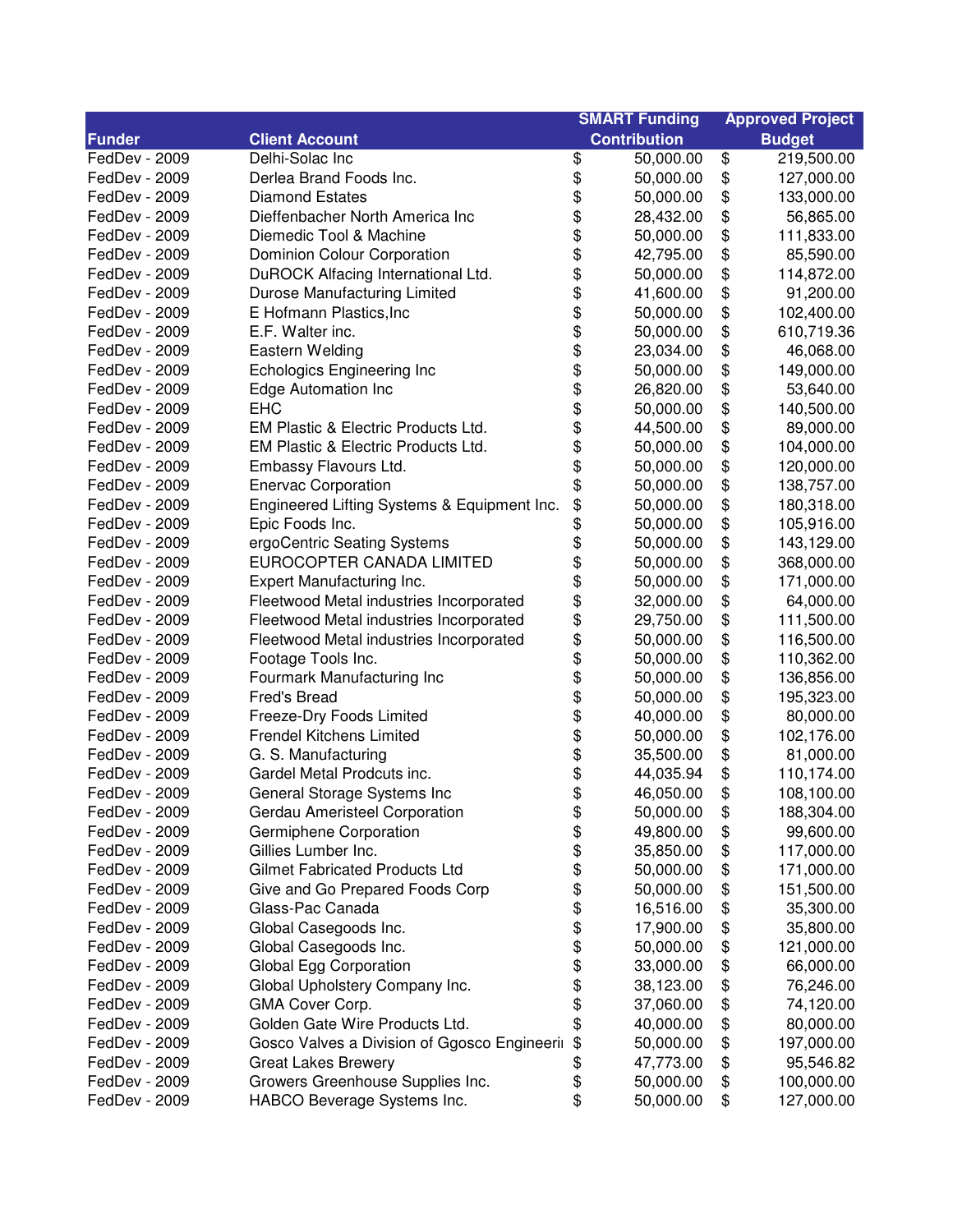| <b>Contribution</b><br><b>Funder</b><br><b>Client Account</b><br><b>Budget</b><br>\$<br>\$<br>FedDev - 2009<br>Halla Climate Control Canada Inc.<br>164,200.00<br>50,000.00<br>\$<br>\$<br>FedDev - 2009<br>Hayashi Canada Inc<br>44,000.00<br>22,000.00<br>\$<br>\$<br>FedDev - 2009<br>Hayter's Turkey Products Inc.<br>50,000.00<br>185,500.00<br>\$<br>\$<br>FedDev - 2009<br>Heartland Printing & Graphics Ltd.<br>50,000.00<br>104,112.00<br>\$<br>\$<br>FedDev - 2009<br>Hela Spice Canada Inc.<br>125,000.00<br>50,000.00<br>\$<br>\$<br>Hematite Manufacturing<br>50,000.00<br>105,000.00<br>FedDev - 2009<br>\$<br>\$<br><b>HGH</b> Granite Inc.<br>FedDev - 2009<br>50,000.00<br>114,000.00<br>\$<br>\$<br>\$<br>FedDev - 2009<br>Higginson Equipment Inc.<br>50,000.00<br>167,388.00<br>\$<br>FedDev - 2009<br>136,060.00<br>Holwin<br>50,000.00<br>\$<br>FedDev - 2009<br><b>Homestead Organics</b><br>\$<br>90,000.00<br>45,000.00<br>\$<br>Horizon Plastics International Inc.<br>\$<br>86,992.00<br>FedDev - 2009<br>43,496.00<br>\$<br>Howard Marten Company Limited<br>\$<br>FedDev - 2009<br>50,000.00<br>150,250.00<br>\$<br>\$<br>FedDev - 2009<br><b>Hudson Boat Works</b><br>50,000.00<br>115,197.00<br>\$<br>\$<br>Husky Injection Molding Systems Ltd.<br>FedDev - 2009<br>50,000.00<br>122,000.00<br>\$<br>\$<br>92,112.00<br>FedDev - 2009<br>Iceculture Inc.<br>38,690.00<br>\$<br>\$<br>Indexable Cutting Tools of Canada Ltd.<br>103,500.00<br>FedDev - 2009<br>50,000.00<br>\$<br>\$<br>Inscape Corporation<br>144,700.00<br>FedDev - 2009<br>50,000.00<br>\$<br>\$<br>FedDev - 2009<br>Inventure Engineering and Machinery Inc.<br>100,000.00<br>50,000.00<br>\$<br>\$<br><b>IRPINIA KITCHENS</b><br>FedDev - 2009<br>130,000.00<br>50,000.00<br>\$<br>\$<br>J&C Tool & Die Limited<br>FedDev - 2009<br>30,276.00<br>60,552.00<br>\$<br>\$<br>J&C Tool & Die Limited<br>FedDev - 2009<br>40,000.00<br>100,000.00<br>\$<br>\$<br><b>JACOBS &amp; THOMPSON INC</b><br>54,000.00<br>FedDev - 2009<br>27,000.00<br>\$<br>\$<br>\$<br>Jake, Connor & Crew Inc.<br>24,076.00<br>48,152.00<br>FedDev - 2009<br>\$<br><b>JCIM CANADA ULC</b><br>FedDev - 2009<br>50,000.00<br>119,280.00<br>\$<br>\$<br>\$<br>Jebco Industries Inc.<br>116,300.00<br>FedDev - 2009<br>50,000.00<br>\$<br>Jet Moulding Compounds Inc<br>71,244.00<br>FedDev - 2009<br>35,622.00<br>\$<br>\$<br>JG Custom Woodworking<br>\$<br>95,039.00<br>FedDev - 2009<br>47,520.00<br>John G. Wilson Machine Limited<br>\$<br>241,924.00<br>FedDev - 2009<br>50,000.00<br>\$<br>\$<br>Karhu Fine Cabinetry & Millwork<br>126,240.00<br>FedDev - 2009<br>50,000.00<br>\$<br>\$<br>FedDev - 2009<br>Kellogg's<br>47,250.00<br>95,500.00<br>\$<br>Kingsmill Foods Company Limited<br>\$<br>FedDev - 2009<br>50,000.00<br>130,000.00<br>\$<br>\$<br>Kitchener Fibreglass Products Ltd<br>FedDev - 2009<br>50,000.00<br>203,716.00<br>\$<br>\$<br><b>KOTT Lumber</b><br>24,500.00<br>49,000.00<br>FedDev - 2009<br>\$<br>\$<br>FedDev - 2009<br><b>KSL Design</b><br>50,000.00<br>139,000.00<br>\$<br>50,000.00<br>FedDev - 2009<br>Kwality Labels Inc.<br>\$<br>116,000.00<br>\$<br>Lakeside Plastics Limited<br>50,000.00<br>\$<br>FedDev - 2009<br>215,300.00<br>\$<br>\$<br>FedDev - 2009<br>Landau Gage Inc<br>50,000.00<br>106,000.00<br>\$<br>\$<br>FedDev - 2009<br>Lanex Manufacturing Inc.<br>72,400.00<br>36,200.00<br>\$<br>\$<br>FedDev - 2009<br>Larcan Inc.<br>50,000.00<br>425,100.00<br>\$<br>\$<br>L-D Tool & Die<br>50,000.00<br>FedDev - 2009<br>156,495.00<br>\$<br>\$<br>FedDev - 2009<br>Little Lakes Machine & Tool Co. Ltd.<br>44,850.00<br>89,700.00<br>\$<br>\$<br>FedDev - 2009<br>Lockwood Manufacturing Inc<br>23,719.00<br>47,438.00<br>\$<br>\$<br>FedDev - 2009<br>London Machinery Inc.<br>40,713.00<br>94,973.00<br>\$<br>\$<br><b>Lorenz Conveying Products</b><br>50,000.00<br>164,547.00<br>FedDev - 2009<br>\$<br>\$<br>Lorpon Labels Inc.<br>50,000.00<br>255,162.00<br>FedDev - 2009<br>\$<br>M.I.S. Electronics Inc.<br>\$<br>FedDev - 2009<br>43,500.00<br>87,000.00<br>\$<br>Maple Leaf Environmental Equipment Ltd.<br>\$<br>FedDev - 2009<br>50,000.00<br>122,000.00<br>\$<br>\$<br>Maratek Environmental Inc.<br>FedDev - 2009<br>50,000.00<br>180,000.00 |               |                        | <b>SMART Funding</b> | <b>Approved Project</b> |           |
|-----------------------------------------------------------------------------------------------------------------------------------------------------------------------------------------------------------------------------------------------------------------------------------------------------------------------------------------------------------------------------------------------------------------------------------------------------------------------------------------------------------------------------------------------------------------------------------------------------------------------------------------------------------------------------------------------------------------------------------------------------------------------------------------------------------------------------------------------------------------------------------------------------------------------------------------------------------------------------------------------------------------------------------------------------------------------------------------------------------------------------------------------------------------------------------------------------------------------------------------------------------------------------------------------------------------------------------------------------------------------------------------------------------------------------------------------------------------------------------------------------------------------------------------------------------------------------------------------------------------------------------------------------------------------------------------------------------------------------------------------------------------------------------------------------------------------------------------------------------------------------------------------------------------------------------------------------------------------------------------------------------------------------------------------------------------------------------------------------------------------------------------------------------------------------------------------------------------------------------------------------------------------------------------------------------------------------------------------------------------------------------------------------------------------------------------------------------------------------------------------------------------------------------------------------------------------------------------------------------------------------------------------------------------------------------------------------------------------------------------------------------------------------------------------------------------------------------------------------------------------------------------------------------------------------------------------------------------------------------------------------------------------------------------------------------------------------------------------------------------------------------------------------------------------------------------------------------------------------------------------------------------------------------------------------------------------------------------------------------------------------------------------------------------------------------------------------------------------------------------------------------------------------------------------------------------------------------------------------------------------------------------------------------------------------------------------------------------------------------------------------------------------------------------------------------------------------------------------------------------------------------------------------------------------------------------------------------------------------------------------------------------------------------------------------------------------------------------------------------------------------------------------------------------------------------------------------------------------------------------------------------------------------------------------|---------------|------------------------|----------------------|-------------------------|-----------|
|                                                                                                                                                                                                                                                                                                                                                                                                                                                                                                                                                                                                                                                                                                                                                                                                                                                                                                                                                                                                                                                                                                                                                                                                                                                                                                                                                                                                                                                                                                                                                                                                                                                                                                                                                                                                                                                                                                                                                                                                                                                                                                                                                                                                                                                                                                                                                                                                                                                                                                                                                                                                                                                                                                                                                                                                                                                                                                                                                                                                                                                                                                                                                                                                                                                                                                                                                                                                                                                                                                                                                                                                                                                                                                                                                                                                                                                                                                                                                                                                                                                                                                                                                                                                                                                                                               |               |                        |                      |                         |           |
|                                                                                                                                                                                                                                                                                                                                                                                                                                                                                                                                                                                                                                                                                                                                                                                                                                                                                                                                                                                                                                                                                                                                                                                                                                                                                                                                                                                                                                                                                                                                                                                                                                                                                                                                                                                                                                                                                                                                                                                                                                                                                                                                                                                                                                                                                                                                                                                                                                                                                                                                                                                                                                                                                                                                                                                                                                                                                                                                                                                                                                                                                                                                                                                                                                                                                                                                                                                                                                                                                                                                                                                                                                                                                                                                                                                                                                                                                                                                                                                                                                                                                                                                                                                                                                                                                               |               |                        |                      |                         |           |
|                                                                                                                                                                                                                                                                                                                                                                                                                                                                                                                                                                                                                                                                                                                                                                                                                                                                                                                                                                                                                                                                                                                                                                                                                                                                                                                                                                                                                                                                                                                                                                                                                                                                                                                                                                                                                                                                                                                                                                                                                                                                                                                                                                                                                                                                                                                                                                                                                                                                                                                                                                                                                                                                                                                                                                                                                                                                                                                                                                                                                                                                                                                                                                                                                                                                                                                                                                                                                                                                                                                                                                                                                                                                                                                                                                                                                                                                                                                                                                                                                                                                                                                                                                                                                                                                                               |               |                        |                      |                         |           |
|                                                                                                                                                                                                                                                                                                                                                                                                                                                                                                                                                                                                                                                                                                                                                                                                                                                                                                                                                                                                                                                                                                                                                                                                                                                                                                                                                                                                                                                                                                                                                                                                                                                                                                                                                                                                                                                                                                                                                                                                                                                                                                                                                                                                                                                                                                                                                                                                                                                                                                                                                                                                                                                                                                                                                                                                                                                                                                                                                                                                                                                                                                                                                                                                                                                                                                                                                                                                                                                                                                                                                                                                                                                                                                                                                                                                                                                                                                                                                                                                                                                                                                                                                                                                                                                                                               |               |                        |                      |                         |           |
|                                                                                                                                                                                                                                                                                                                                                                                                                                                                                                                                                                                                                                                                                                                                                                                                                                                                                                                                                                                                                                                                                                                                                                                                                                                                                                                                                                                                                                                                                                                                                                                                                                                                                                                                                                                                                                                                                                                                                                                                                                                                                                                                                                                                                                                                                                                                                                                                                                                                                                                                                                                                                                                                                                                                                                                                                                                                                                                                                                                                                                                                                                                                                                                                                                                                                                                                                                                                                                                                                                                                                                                                                                                                                                                                                                                                                                                                                                                                                                                                                                                                                                                                                                                                                                                                                               |               |                        |                      |                         |           |
|                                                                                                                                                                                                                                                                                                                                                                                                                                                                                                                                                                                                                                                                                                                                                                                                                                                                                                                                                                                                                                                                                                                                                                                                                                                                                                                                                                                                                                                                                                                                                                                                                                                                                                                                                                                                                                                                                                                                                                                                                                                                                                                                                                                                                                                                                                                                                                                                                                                                                                                                                                                                                                                                                                                                                                                                                                                                                                                                                                                                                                                                                                                                                                                                                                                                                                                                                                                                                                                                                                                                                                                                                                                                                                                                                                                                                                                                                                                                                                                                                                                                                                                                                                                                                                                                                               |               |                        |                      |                         |           |
|                                                                                                                                                                                                                                                                                                                                                                                                                                                                                                                                                                                                                                                                                                                                                                                                                                                                                                                                                                                                                                                                                                                                                                                                                                                                                                                                                                                                                                                                                                                                                                                                                                                                                                                                                                                                                                                                                                                                                                                                                                                                                                                                                                                                                                                                                                                                                                                                                                                                                                                                                                                                                                                                                                                                                                                                                                                                                                                                                                                                                                                                                                                                                                                                                                                                                                                                                                                                                                                                                                                                                                                                                                                                                                                                                                                                                                                                                                                                                                                                                                                                                                                                                                                                                                                                                               |               |                        |                      |                         |           |
|                                                                                                                                                                                                                                                                                                                                                                                                                                                                                                                                                                                                                                                                                                                                                                                                                                                                                                                                                                                                                                                                                                                                                                                                                                                                                                                                                                                                                                                                                                                                                                                                                                                                                                                                                                                                                                                                                                                                                                                                                                                                                                                                                                                                                                                                                                                                                                                                                                                                                                                                                                                                                                                                                                                                                                                                                                                                                                                                                                                                                                                                                                                                                                                                                                                                                                                                                                                                                                                                                                                                                                                                                                                                                                                                                                                                                                                                                                                                                                                                                                                                                                                                                                                                                                                                                               |               |                        |                      |                         |           |
|                                                                                                                                                                                                                                                                                                                                                                                                                                                                                                                                                                                                                                                                                                                                                                                                                                                                                                                                                                                                                                                                                                                                                                                                                                                                                                                                                                                                                                                                                                                                                                                                                                                                                                                                                                                                                                                                                                                                                                                                                                                                                                                                                                                                                                                                                                                                                                                                                                                                                                                                                                                                                                                                                                                                                                                                                                                                                                                                                                                                                                                                                                                                                                                                                                                                                                                                                                                                                                                                                                                                                                                                                                                                                                                                                                                                                                                                                                                                                                                                                                                                                                                                                                                                                                                                                               |               |                        |                      |                         |           |
|                                                                                                                                                                                                                                                                                                                                                                                                                                                                                                                                                                                                                                                                                                                                                                                                                                                                                                                                                                                                                                                                                                                                                                                                                                                                                                                                                                                                                                                                                                                                                                                                                                                                                                                                                                                                                                                                                                                                                                                                                                                                                                                                                                                                                                                                                                                                                                                                                                                                                                                                                                                                                                                                                                                                                                                                                                                                                                                                                                                                                                                                                                                                                                                                                                                                                                                                                                                                                                                                                                                                                                                                                                                                                                                                                                                                                                                                                                                                                                                                                                                                                                                                                                                                                                                                                               |               |                        |                      |                         |           |
|                                                                                                                                                                                                                                                                                                                                                                                                                                                                                                                                                                                                                                                                                                                                                                                                                                                                                                                                                                                                                                                                                                                                                                                                                                                                                                                                                                                                                                                                                                                                                                                                                                                                                                                                                                                                                                                                                                                                                                                                                                                                                                                                                                                                                                                                                                                                                                                                                                                                                                                                                                                                                                                                                                                                                                                                                                                                                                                                                                                                                                                                                                                                                                                                                                                                                                                                                                                                                                                                                                                                                                                                                                                                                                                                                                                                                                                                                                                                                                                                                                                                                                                                                                                                                                                                                               |               |                        |                      |                         |           |
|                                                                                                                                                                                                                                                                                                                                                                                                                                                                                                                                                                                                                                                                                                                                                                                                                                                                                                                                                                                                                                                                                                                                                                                                                                                                                                                                                                                                                                                                                                                                                                                                                                                                                                                                                                                                                                                                                                                                                                                                                                                                                                                                                                                                                                                                                                                                                                                                                                                                                                                                                                                                                                                                                                                                                                                                                                                                                                                                                                                                                                                                                                                                                                                                                                                                                                                                                                                                                                                                                                                                                                                                                                                                                                                                                                                                                                                                                                                                                                                                                                                                                                                                                                                                                                                                                               |               |                        |                      |                         |           |
|                                                                                                                                                                                                                                                                                                                                                                                                                                                                                                                                                                                                                                                                                                                                                                                                                                                                                                                                                                                                                                                                                                                                                                                                                                                                                                                                                                                                                                                                                                                                                                                                                                                                                                                                                                                                                                                                                                                                                                                                                                                                                                                                                                                                                                                                                                                                                                                                                                                                                                                                                                                                                                                                                                                                                                                                                                                                                                                                                                                                                                                                                                                                                                                                                                                                                                                                                                                                                                                                                                                                                                                                                                                                                                                                                                                                                                                                                                                                                                                                                                                                                                                                                                                                                                                                                               |               |                        |                      |                         |           |
|                                                                                                                                                                                                                                                                                                                                                                                                                                                                                                                                                                                                                                                                                                                                                                                                                                                                                                                                                                                                                                                                                                                                                                                                                                                                                                                                                                                                                                                                                                                                                                                                                                                                                                                                                                                                                                                                                                                                                                                                                                                                                                                                                                                                                                                                                                                                                                                                                                                                                                                                                                                                                                                                                                                                                                                                                                                                                                                                                                                                                                                                                                                                                                                                                                                                                                                                                                                                                                                                                                                                                                                                                                                                                                                                                                                                                                                                                                                                                                                                                                                                                                                                                                                                                                                                                               |               |                        |                      |                         |           |
|                                                                                                                                                                                                                                                                                                                                                                                                                                                                                                                                                                                                                                                                                                                                                                                                                                                                                                                                                                                                                                                                                                                                                                                                                                                                                                                                                                                                                                                                                                                                                                                                                                                                                                                                                                                                                                                                                                                                                                                                                                                                                                                                                                                                                                                                                                                                                                                                                                                                                                                                                                                                                                                                                                                                                                                                                                                                                                                                                                                                                                                                                                                                                                                                                                                                                                                                                                                                                                                                                                                                                                                                                                                                                                                                                                                                                                                                                                                                                                                                                                                                                                                                                                                                                                                                                               |               |                        |                      |                         |           |
|                                                                                                                                                                                                                                                                                                                                                                                                                                                                                                                                                                                                                                                                                                                                                                                                                                                                                                                                                                                                                                                                                                                                                                                                                                                                                                                                                                                                                                                                                                                                                                                                                                                                                                                                                                                                                                                                                                                                                                                                                                                                                                                                                                                                                                                                                                                                                                                                                                                                                                                                                                                                                                                                                                                                                                                                                                                                                                                                                                                                                                                                                                                                                                                                                                                                                                                                                                                                                                                                                                                                                                                                                                                                                                                                                                                                                                                                                                                                                                                                                                                                                                                                                                                                                                                                                               |               |                        |                      |                         |           |
|                                                                                                                                                                                                                                                                                                                                                                                                                                                                                                                                                                                                                                                                                                                                                                                                                                                                                                                                                                                                                                                                                                                                                                                                                                                                                                                                                                                                                                                                                                                                                                                                                                                                                                                                                                                                                                                                                                                                                                                                                                                                                                                                                                                                                                                                                                                                                                                                                                                                                                                                                                                                                                                                                                                                                                                                                                                                                                                                                                                                                                                                                                                                                                                                                                                                                                                                                                                                                                                                                                                                                                                                                                                                                                                                                                                                                                                                                                                                                                                                                                                                                                                                                                                                                                                                                               |               |                        |                      |                         |           |
|                                                                                                                                                                                                                                                                                                                                                                                                                                                                                                                                                                                                                                                                                                                                                                                                                                                                                                                                                                                                                                                                                                                                                                                                                                                                                                                                                                                                                                                                                                                                                                                                                                                                                                                                                                                                                                                                                                                                                                                                                                                                                                                                                                                                                                                                                                                                                                                                                                                                                                                                                                                                                                                                                                                                                                                                                                                                                                                                                                                                                                                                                                                                                                                                                                                                                                                                                                                                                                                                                                                                                                                                                                                                                                                                                                                                                                                                                                                                                                                                                                                                                                                                                                                                                                                                                               |               |                        |                      |                         |           |
|                                                                                                                                                                                                                                                                                                                                                                                                                                                                                                                                                                                                                                                                                                                                                                                                                                                                                                                                                                                                                                                                                                                                                                                                                                                                                                                                                                                                                                                                                                                                                                                                                                                                                                                                                                                                                                                                                                                                                                                                                                                                                                                                                                                                                                                                                                                                                                                                                                                                                                                                                                                                                                                                                                                                                                                                                                                                                                                                                                                                                                                                                                                                                                                                                                                                                                                                                                                                                                                                                                                                                                                                                                                                                                                                                                                                                                                                                                                                                                                                                                                                                                                                                                                                                                                                                               |               |                        |                      |                         |           |
|                                                                                                                                                                                                                                                                                                                                                                                                                                                                                                                                                                                                                                                                                                                                                                                                                                                                                                                                                                                                                                                                                                                                                                                                                                                                                                                                                                                                                                                                                                                                                                                                                                                                                                                                                                                                                                                                                                                                                                                                                                                                                                                                                                                                                                                                                                                                                                                                                                                                                                                                                                                                                                                                                                                                                                                                                                                                                                                                                                                                                                                                                                                                                                                                                                                                                                                                                                                                                                                                                                                                                                                                                                                                                                                                                                                                                                                                                                                                                                                                                                                                                                                                                                                                                                                                                               |               |                        |                      |                         |           |
|                                                                                                                                                                                                                                                                                                                                                                                                                                                                                                                                                                                                                                                                                                                                                                                                                                                                                                                                                                                                                                                                                                                                                                                                                                                                                                                                                                                                                                                                                                                                                                                                                                                                                                                                                                                                                                                                                                                                                                                                                                                                                                                                                                                                                                                                                                                                                                                                                                                                                                                                                                                                                                                                                                                                                                                                                                                                                                                                                                                                                                                                                                                                                                                                                                                                                                                                                                                                                                                                                                                                                                                                                                                                                                                                                                                                                                                                                                                                                                                                                                                                                                                                                                                                                                                                                               |               |                        |                      |                         |           |
|                                                                                                                                                                                                                                                                                                                                                                                                                                                                                                                                                                                                                                                                                                                                                                                                                                                                                                                                                                                                                                                                                                                                                                                                                                                                                                                                                                                                                                                                                                                                                                                                                                                                                                                                                                                                                                                                                                                                                                                                                                                                                                                                                                                                                                                                                                                                                                                                                                                                                                                                                                                                                                                                                                                                                                                                                                                                                                                                                                                                                                                                                                                                                                                                                                                                                                                                                                                                                                                                                                                                                                                                                                                                                                                                                                                                                                                                                                                                                                                                                                                                                                                                                                                                                                                                                               |               |                        |                      |                         |           |
|                                                                                                                                                                                                                                                                                                                                                                                                                                                                                                                                                                                                                                                                                                                                                                                                                                                                                                                                                                                                                                                                                                                                                                                                                                                                                                                                                                                                                                                                                                                                                                                                                                                                                                                                                                                                                                                                                                                                                                                                                                                                                                                                                                                                                                                                                                                                                                                                                                                                                                                                                                                                                                                                                                                                                                                                                                                                                                                                                                                                                                                                                                                                                                                                                                                                                                                                                                                                                                                                                                                                                                                                                                                                                                                                                                                                                                                                                                                                                                                                                                                                                                                                                                                                                                                                                               |               |                        |                      |                         |           |
|                                                                                                                                                                                                                                                                                                                                                                                                                                                                                                                                                                                                                                                                                                                                                                                                                                                                                                                                                                                                                                                                                                                                                                                                                                                                                                                                                                                                                                                                                                                                                                                                                                                                                                                                                                                                                                                                                                                                                                                                                                                                                                                                                                                                                                                                                                                                                                                                                                                                                                                                                                                                                                                                                                                                                                                                                                                                                                                                                                                                                                                                                                                                                                                                                                                                                                                                                                                                                                                                                                                                                                                                                                                                                                                                                                                                                                                                                                                                                                                                                                                                                                                                                                                                                                                                                               |               |                        |                      |                         |           |
|                                                                                                                                                                                                                                                                                                                                                                                                                                                                                                                                                                                                                                                                                                                                                                                                                                                                                                                                                                                                                                                                                                                                                                                                                                                                                                                                                                                                                                                                                                                                                                                                                                                                                                                                                                                                                                                                                                                                                                                                                                                                                                                                                                                                                                                                                                                                                                                                                                                                                                                                                                                                                                                                                                                                                                                                                                                                                                                                                                                                                                                                                                                                                                                                                                                                                                                                                                                                                                                                                                                                                                                                                                                                                                                                                                                                                                                                                                                                                                                                                                                                                                                                                                                                                                                                                               |               |                        |                      |                         |           |
|                                                                                                                                                                                                                                                                                                                                                                                                                                                                                                                                                                                                                                                                                                                                                                                                                                                                                                                                                                                                                                                                                                                                                                                                                                                                                                                                                                                                                                                                                                                                                                                                                                                                                                                                                                                                                                                                                                                                                                                                                                                                                                                                                                                                                                                                                                                                                                                                                                                                                                                                                                                                                                                                                                                                                                                                                                                                                                                                                                                                                                                                                                                                                                                                                                                                                                                                                                                                                                                                                                                                                                                                                                                                                                                                                                                                                                                                                                                                                                                                                                                                                                                                                                                                                                                                                               |               |                        |                      |                         |           |
|                                                                                                                                                                                                                                                                                                                                                                                                                                                                                                                                                                                                                                                                                                                                                                                                                                                                                                                                                                                                                                                                                                                                                                                                                                                                                                                                                                                                                                                                                                                                                                                                                                                                                                                                                                                                                                                                                                                                                                                                                                                                                                                                                                                                                                                                                                                                                                                                                                                                                                                                                                                                                                                                                                                                                                                                                                                                                                                                                                                                                                                                                                                                                                                                                                                                                                                                                                                                                                                                                                                                                                                                                                                                                                                                                                                                                                                                                                                                                                                                                                                                                                                                                                                                                                                                                               |               |                        |                      |                         |           |
|                                                                                                                                                                                                                                                                                                                                                                                                                                                                                                                                                                                                                                                                                                                                                                                                                                                                                                                                                                                                                                                                                                                                                                                                                                                                                                                                                                                                                                                                                                                                                                                                                                                                                                                                                                                                                                                                                                                                                                                                                                                                                                                                                                                                                                                                                                                                                                                                                                                                                                                                                                                                                                                                                                                                                                                                                                                                                                                                                                                                                                                                                                                                                                                                                                                                                                                                                                                                                                                                                                                                                                                                                                                                                                                                                                                                                                                                                                                                                                                                                                                                                                                                                                                                                                                                                               |               |                        |                      |                         |           |
|                                                                                                                                                                                                                                                                                                                                                                                                                                                                                                                                                                                                                                                                                                                                                                                                                                                                                                                                                                                                                                                                                                                                                                                                                                                                                                                                                                                                                                                                                                                                                                                                                                                                                                                                                                                                                                                                                                                                                                                                                                                                                                                                                                                                                                                                                                                                                                                                                                                                                                                                                                                                                                                                                                                                                                                                                                                                                                                                                                                                                                                                                                                                                                                                                                                                                                                                                                                                                                                                                                                                                                                                                                                                                                                                                                                                                                                                                                                                                                                                                                                                                                                                                                                                                                                                                               |               |                        |                      |                         |           |
|                                                                                                                                                                                                                                                                                                                                                                                                                                                                                                                                                                                                                                                                                                                                                                                                                                                                                                                                                                                                                                                                                                                                                                                                                                                                                                                                                                                                                                                                                                                                                                                                                                                                                                                                                                                                                                                                                                                                                                                                                                                                                                                                                                                                                                                                                                                                                                                                                                                                                                                                                                                                                                                                                                                                                                                                                                                                                                                                                                                                                                                                                                                                                                                                                                                                                                                                                                                                                                                                                                                                                                                                                                                                                                                                                                                                                                                                                                                                                                                                                                                                                                                                                                                                                                                                                               |               |                        |                      |                         |           |
|                                                                                                                                                                                                                                                                                                                                                                                                                                                                                                                                                                                                                                                                                                                                                                                                                                                                                                                                                                                                                                                                                                                                                                                                                                                                                                                                                                                                                                                                                                                                                                                                                                                                                                                                                                                                                                                                                                                                                                                                                                                                                                                                                                                                                                                                                                                                                                                                                                                                                                                                                                                                                                                                                                                                                                                                                                                                                                                                                                                                                                                                                                                                                                                                                                                                                                                                                                                                                                                                                                                                                                                                                                                                                                                                                                                                                                                                                                                                                                                                                                                                                                                                                                                                                                                                                               |               |                        |                      |                         |           |
|                                                                                                                                                                                                                                                                                                                                                                                                                                                                                                                                                                                                                                                                                                                                                                                                                                                                                                                                                                                                                                                                                                                                                                                                                                                                                                                                                                                                                                                                                                                                                                                                                                                                                                                                                                                                                                                                                                                                                                                                                                                                                                                                                                                                                                                                                                                                                                                                                                                                                                                                                                                                                                                                                                                                                                                                                                                                                                                                                                                                                                                                                                                                                                                                                                                                                                                                                                                                                                                                                                                                                                                                                                                                                                                                                                                                                                                                                                                                                                                                                                                                                                                                                                                                                                                                                               |               |                        |                      |                         |           |
|                                                                                                                                                                                                                                                                                                                                                                                                                                                                                                                                                                                                                                                                                                                                                                                                                                                                                                                                                                                                                                                                                                                                                                                                                                                                                                                                                                                                                                                                                                                                                                                                                                                                                                                                                                                                                                                                                                                                                                                                                                                                                                                                                                                                                                                                                                                                                                                                                                                                                                                                                                                                                                                                                                                                                                                                                                                                                                                                                                                                                                                                                                                                                                                                                                                                                                                                                                                                                                                                                                                                                                                                                                                                                                                                                                                                                                                                                                                                                                                                                                                                                                                                                                                                                                                                                               |               |                        |                      |                         |           |
|                                                                                                                                                                                                                                                                                                                                                                                                                                                                                                                                                                                                                                                                                                                                                                                                                                                                                                                                                                                                                                                                                                                                                                                                                                                                                                                                                                                                                                                                                                                                                                                                                                                                                                                                                                                                                                                                                                                                                                                                                                                                                                                                                                                                                                                                                                                                                                                                                                                                                                                                                                                                                                                                                                                                                                                                                                                                                                                                                                                                                                                                                                                                                                                                                                                                                                                                                                                                                                                                                                                                                                                                                                                                                                                                                                                                                                                                                                                                                                                                                                                                                                                                                                                                                                                                                               |               |                        |                      |                         |           |
|                                                                                                                                                                                                                                                                                                                                                                                                                                                                                                                                                                                                                                                                                                                                                                                                                                                                                                                                                                                                                                                                                                                                                                                                                                                                                                                                                                                                                                                                                                                                                                                                                                                                                                                                                                                                                                                                                                                                                                                                                                                                                                                                                                                                                                                                                                                                                                                                                                                                                                                                                                                                                                                                                                                                                                                                                                                                                                                                                                                                                                                                                                                                                                                                                                                                                                                                                                                                                                                                                                                                                                                                                                                                                                                                                                                                                                                                                                                                                                                                                                                                                                                                                                                                                                                                                               |               |                        |                      |                         |           |
|                                                                                                                                                                                                                                                                                                                                                                                                                                                                                                                                                                                                                                                                                                                                                                                                                                                                                                                                                                                                                                                                                                                                                                                                                                                                                                                                                                                                                                                                                                                                                                                                                                                                                                                                                                                                                                                                                                                                                                                                                                                                                                                                                                                                                                                                                                                                                                                                                                                                                                                                                                                                                                                                                                                                                                                                                                                                                                                                                                                                                                                                                                                                                                                                                                                                                                                                                                                                                                                                                                                                                                                                                                                                                                                                                                                                                                                                                                                                                                                                                                                                                                                                                                                                                                                                                               |               |                        |                      |                         |           |
|                                                                                                                                                                                                                                                                                                                                                                                                                                                                                                                                                                                                                                                                                                                                                                                                                                                                                                                                                                                                                                                                                                                                                                                                                                                                                                                                                                                                                                                                                                                                                                                                                                                                                                                                                                                                                                                                                                                                                                                                                                                                                                                                                                                                                                                                                                                                                                                                                                                                                                                                                                                                                                                                                                                                                                                                                                                                                                                                                                                                                                                                                                                                                                                                                                                                                                                                                                                                                                                                                                                                                                                                                                                                                                                                                                                                                                                                                                                                                                                                                                                                                                                                                                                                                                                                                               |               |                        |                      |                         |           |
|                                                                                                                                                                                                                                                                                                                                                                                                                                                                                                                                                                                                                                                                                                                                                                                                                                                                                                                                                                                                                                                                                                                                                                                                                                                                                                                                                                                                                                                                                                                                                                                                                                                                                                                                                                                                                                                                                                                                                                                                                                                                                                                                                                                                                                                                                                                                                                                                                                                                                                                                                                                                                                                                                                                                                                                                                                                                                                                                                                                                                                                                                                                                                                                                                                                                                                                                                                                                                                                                                                                                                                                                                                                                                                                                                                                                                                                                                                                                                                                                                                                                                                                                                                                                                                                                                               |               |                        |                      |                         |           |
|                                                                                                                                                                                                                                                                                                                                                                                                                                                                                                                                                                                                                                                                                                                                                                                                                                                                                                                                                                                                                                                                                                                                                                                                                                                                                                                                                                                                                                                                                                                                                                                                                                                                                                                                                                                                                                                                                                                                                                                                                                                                                                                                                                                                                                                                                                                                                                                                                                                                                                                                                                                                                                                                                                                                                                                                                                                                                                                                                                                                                                                                                                                                                                                                                                                                                                                                                                                                                                                                                                                                                                                                                                                                                                                                                                                                                                                                                                                                                                                                                                                                                                                                                                                                                                                                                               |               |                        |                      |                         |           |
|                                                                                                                                                                                                                                                                                                                                                                                                                                                                                                                                                                                                                                                                                                                                                                                                                                                                                                                                                                                                                                                                                                                                                                                                                                                                                                                                                                                                                                                                                                                                                                                                                                                                                                                                                                                                                                                                                                                                                                                                                                                                                                                                                                                                                                                                                                                                                                                                                                                                                                                                                                                                                                                                                                                                                                                                                                                                                                                                                                                                                                                                                                                                                                                                                                                                                                                                                                                                                                                                                                                                                                                                                                                                                                                                                                                                                                                                                                                                                                                                                                                                                                                                                                                                                                                                                               |               |                        |                      |                         |           |
|                                                                                                                                                                                                                                                                                                                                                                                                                                                                                                                                                                                                                                                                                                                                                                                                                                                                                                                                                                                                                                                                                                                                                                                                                                                                                                                                                                                                                                                                                                                                                                                                                                                                                                                                                                                                                                                                                                                                                                                                                                                                                                                                                                                                                                                                                                                                                                                                                                                                                                                                                                                                                                                                                                                                                                                                                                                                                                                                                                                                                                                                                                                                                                                                                                                                                                                                                                                                                                                                                                                                                                                                                                                                                                                                                                                                                                                                                                                                                                                                                                                                                                                                                                                                                                                                                               |               |                        |                      |                         |           |
|                                                                                                                                                                                                                                                                                                                                                                                                                                                                                                                                                                                                                                                                                                                                                                                                                                                                                                                                                                                                                                                                                                                                                                                                                                                                                                                                                                                                                                                                                                                                                                                                                                                                                                                                                                                                                                                                                                                                                                                                                                                                                                                                                                                                                                                                                                                                                                                                                                                                                                                                                                                                                                                                                                                                                                                                                                                                                                                                                                                                                                                                                                                                                                                                                                                                                                                                                                                                                                                                                                                                                                                                                                                                                                                                                                                                                                                                                                                                                                                                                                                                                                                                                                                                                                                                                               |               |                        |                      |                         |           |
|                                                                                                                                                                                                                                                                                                                                                                                                                                                                                                                                                                                                                                                                                                                                                                                                                                                                                                                                                                                                                                                                                                                                                                                                                                                                                                                                                                                                                                                                                                                                                                                                                                                                                                                                                                                                                                                                                                                                                                                                                                                                                                                                                                                                                                                                                                                                                                                                                                                                                                                                                                                                                                                                                                                                                                                                                                                                                                                                                                                                                                                                                                                                                                                                                                                                                                                                                                                                                                                                                                                                                                                                                                                                                                                                                                                                                                                                                                                                                                                                                                                                                                                                                                                                                                                                                               |               |                        |                      |                         |           |
|                                                                                                                                                                                                                                                                                                                                                                                                                                                                                                                                                                                                                                                                                                                                                                                                                                                                                                                                                                                                                                                                                                                                                                                                                                                                                                                                                                                                                                                                                                                                                                                                                                                                                                                                                                                                                                                                                                                                                                                                                                                                                                                                                                                                                                                                                                                                                                                                                                                                                                                                                                                                                                                                                                                                                                                                                                                                                                                                                                                                                                                                                                                                                                                                                                                                                                                                                                                                                                                                                                                                                                                                                                                                                                                                                                                                                                                                                                                                                                                                                                                                                                                                                                                                                                                                                               |               |                        |                      |                         |           |
|                                                                                                                                                                                                                                                                                                                                                                                                                                                                                                                                                                                                                                                                                                                                                                                                                                                                                                                                                                                                                                                                                                                                                                                                                                                                                                                                                                                                                                                                                                                                                                                                                                                                                                                                                                                                                                                                                                                                                                                                                                                                                                                                                                                                                                                                                                                                                                                                                                                                                                                                                                                                                                                                                                                                                                                                                                                                                                                                                                                                                                                                                                                                                                                                                                                                                                                                                                                                                                                                                                                                                                                                                                                                                                                                                                                                                                                                                                                                                                                                                                                                                                                                                                                                                                                                                               |               |                        |                      |                         |           |
|                                                                                                                                                                                                                                                                                                                                                                                                                                                                                                                                                                                                                                                                                                                                                                                                                                                                                                                                                                                                                                                                                                                                                                                                                                                                                                                                                                                                                                                                                                                                                                                                                                                                                                                                                                                                                                                                                                                                                                                                                                                                                                                                                                                                                                                                                                                                                                                                                                                                                                                                                                                                                                                                                                                                                                                                                                                                                                                                                                                                                                                                                                                                                                                                                                                                                                                                                                                                                                                                                                                                                                                                                                                                                                                                                                                                                                                                                                                                                                                                                                                                                                                                                                                                                                                                                               |               |                        |                      |                         |           |
|                                                                                                                                                                                                                                                                                                                                                                                                                                                                                                                                                                                                                                                                                                                                                                                                                                                                                                                                                                                                                                                                                                                                                                                                                                                                                                                                                                                                                                                                                                                                                                                                                                                                                                                                                                                                                                                                                                                                                                                                                                                                                                                                                                                                                                                                                                                                                                                                                                                                                                                                                                                                                                                                                                                                                                                                                                                                                                                                                                                                                                                                                                                                                                                                                                                                                                                                                                                                                                                                                                                                                                                                                                                                                                                                                                                                                                                                                                                                                                                                                                                                                                                                                                                                                                                                                               |               |                        |                      |                         |           |
|                                                                                                                                                                                                                                                                                                                                                                                                                                                                                                                                                                                                                                                                                                                                                                                                                                                                                                                                                                                                                                                                                                                                                                                                                                                                                                                                                                                                                                                                                                                                                                                                                                                                                                                                                                                                                                                                                                                                                                                                                                                                                                                                                                                                                                                                                                                                                                                                                                                                                                                                                                                                                                                                                                                                                                                                                                                                                                                                                                                                                                                                                                                                                                                                                                                                                                                                                                                                                                                                                                                                                                                                                                                                                                                                                                                                                                                                                                                                                                                                                                                                                                                                                                                                                                                                                               |               |                        |                      |                         |           |
|                                                                                                                                                                                                                                                                                                                                                                                                                                                                                                                                                                                                                                                                                                                                                                                                                                                                                                                                                                                                                                                                                                                                                                                                                                                                                                                                                                                                                                                                                                                                                                                                                                                                                                                                                                                                                                                                                                                                                                                                                                                                                                                                                                                                                                                                                                                                                                                                                                                                                                                                                                                                                                                                                                                                                                                                                                                                                                                                                                                                                                                                                                                                                                                                                                                                                                                                                                                                                                                                                                                                                                                                                                                                                                                                                                                                                                                                                                                                                                                                                                                                                                                                                                                                                                                                                               |               |                        |                      |                         |           |
|                                                                                                                                                                                                                                                                                                                                                                                                                                                                                                                                                                                                                                                                                                                                                                                                                                                                                                                                                                                                                                                                                                                                                                                                                                                                                                                                                                                                                                                                                                                                                                                                                                                                                                                                                                                                                                                                                                                                                                                                                                                                                                                                                                                                                                                                                                                                                                                                                                                                                                                                                                                                                                                                                                                                                                                                                                                                                                                                                                                                                                                                                                                                                                                                                                                                                                                                                                                                                                                                                                                                                                                                                                                                                                                                                                                                                                                                                                                                                                                                                                                                                                                                                                                                                                                                                               | FedDev - 2009 | Marbel Industries Inc. | \$<br>32,754.00      | \$                      | 65,507.00 |
| \$<br>\$<br>FedDev - 2009<br>Marwood Metal Fabrication Limited<br>33,250.00<br>66,500.00                                                                                                                                                                                                                                                                                                                                                                                                                                                                                                                                                                                                                                                                                                                                                                                                                                                                                                                                                                                                                                                                                                                                                                                                                                                                                                                                                                                                                                                                                                                                                                                                                                                                                                                                                                                                                                                                                                                                                                                                                                                                                                                                                                                                                                                                                                                                                                                                                                                                                                                                                                                                                                                                                                                                                                                                                                                                                                                                                                                                                                                                                                                                                                                                                                                                                                                                                                                                                                                                                                                                                                                                                                                                                                                                                                                                                                                                                                                                                                                                                                                                                                                                                                                                      |               |                        |                      |                         |           |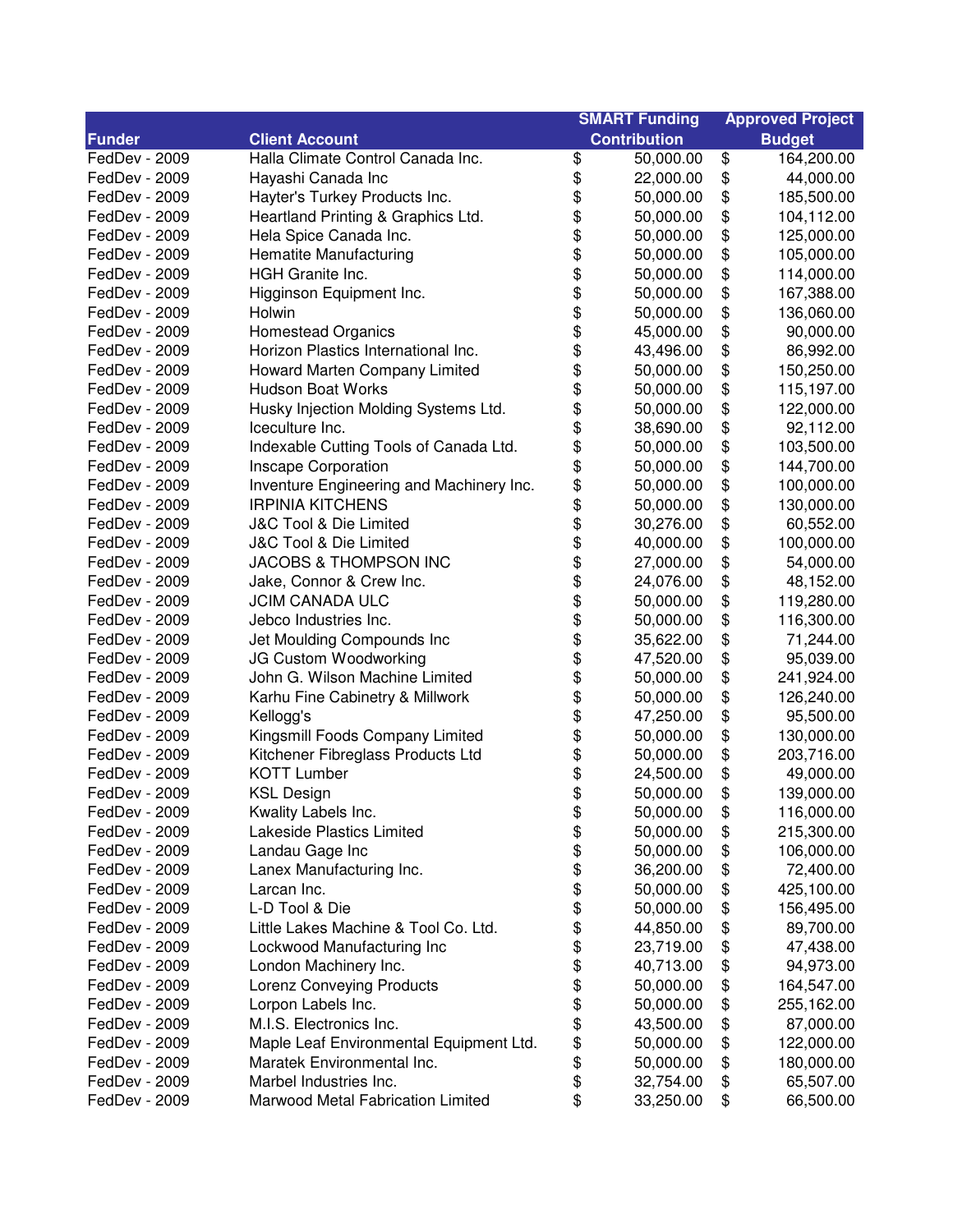| <b>Contribution</b><br><b>Funder</b><br><b>Client Account</b><br><b>Budget</b><br>\$<br>\$<br>FedDev - 2009<br>Marwood Metal Fabrication Limited<br>43,750.00<br>87,500.00<br>\$<br>\$<br>FedDev - 2009<br>Marwood Metal Fabrication Limited<br>91,300.00<br>45,650.00<br>\$<br>\$<br>FedDev - 2009<br>Mastronardi Estate Winery<br>49,120.00<br>98,240.00<br>\$<br>\$<br>FedDev - 2009<br>McCowan Manufacturing Ltd.<br>50,000.00<br>150,000.00<br>\$<br>\$<br>FedDev - 2009<br>McCowan Manufacturing Ltd.<br>50,000.00<br>150,000.00<br>\$<br>\$<br>FedDev - 2009<br><b>McNairn Packaging</b><br>50,000.00<br>134,000.00<br>\$<br>\$<br>\$<br>FedDev - 2009<br>MCorp Technologies, Inc.<br>50,000.00<br>168,500.00<br>\$<br>FedDev - 2009<br>Mellow Walk<br>50,000.00<br>104,976.00<br>\$<br>\$<br>FedDev - 2009<br>Meloche Windows Limited<br>50,000.00<br>197,516.00<br>\$<br>\$<br>FedDev - 2009<br>MetalCraft Marine Incorporated<br>50,000.00<br>131,695.00<br>\$<br>\$<br>\$<br>Mirolin Industries Corporation<br>41,000.00<br>82,000.00<br>FedDev - 2009<br><b>Mitten Vinyl</b><br>50,000.00<br>\$<br>117,000.00<br>FedDev - 2009<br>\$<br>Mold-Masters (2007) Ltd<br>\$<br>50,000.00<br>169,640.00<br>FedDev - 2009<br>\$<br>\$<br>Moore Packaging Corporation<br>FedDev - 2009<br>50,000.00<br>150,000.00<br>\$<br>\$<br>Motion Specialties Incorporated<br>343,500.00<br>FedDev - 2009<br>50,000.00<br>\$<br>\$<br>MTD Metro Tool & Die Ltd<br>21,500.00<br>43,000.00<br>FedDev - 2009<br>\$<br>\$<br>FedDev - 2009<br>MTM Automation & Aerospace Mfg. Inc.<br>43,962.00<br>87,923.00<br>\$<br>\$<br>FedDev - 2009<br>Multivans Inc.<br>50,000.00<br>130,800.00<br>\$<br>\$<br>FedDev - 2009<br>NAFTA Foods and Packaging Inc.<br>50,000.00<br>110,000.00<br>\$<br>\$<br>FedDev - 2009<br>Nestlé Professional<br>50,000.00<br>155,303.00<br>\$<br>\$<br>New Era Tool & Die Limited<br>FedDev - 2009<br>50,000.00<br>135,500.00<br>\$<br>\$<br>Norcan Hydraulic Turbine Inc.<br>80,400.00<br>FedDev - 2009<br>40,200.00<br>\$<br>\$<br>FedDev - 2009<br>Norterra Organics<br>55,350.00<br>27,675.00<br>\$<br>\$<br>Northern Casket (1976) Limited<br>FedDev - 2009<br>50,000.00<br>104,400.00<br>\$<br>\$<br>FedDev - 2009<br>Novacro Machining Inc.<br>27,624.00<br>55,248.00<br>\$<br>\$<br>Novanni Stainless Inc.<br>FedDev - 2009<br>104,000.00<br>50,000.00<br>\$<br>\$<br>FedDev - 2009<br>Nuform Building Technologies Inc.<br>50,000.00<br>139,900.00<br>\$<br>\$<br>\$<br>Nutco Inc.<br>50,000.00<br>145,608.00<br>FedDev - 2009<br><b>OCM Manufacturing</b><br>\$<br>50,000.00<br>149,500.00<br>FedDev - 2009<br>\$<br><b>Ontario Drive and Gear Limited</b><br>\$<br>103,000.00<br>FedDev - 2009<br>50,000.00<br>\$<br>\$<br>OpenAire Inc.<br>44,482.00<br>88,963.00<br>FedDev - 2009<br>\$<br>\$<br>Optelian<br>107,200.00<br>FedDev - 2009<br>50,000.00<br>\$<br>\$<br>P.V.A. Enterprises Inc.<br>40,558.00<br>102,283.00<br>FedDev - 2009<br>\$<br>\$<br>FedDev - 2009<br>PACK-SMART INC<br>50,000.00<br>145,590.00<br>PAPP Plastics & Distributing Limited<br>\$<br>50,000.00<br>FedDev - 2009<br>\$<br>143,292.00<br>\$<br>\$<br>FedDev - 2009<br>Parmalat or Parmalat Canada<br>50,000.00<br>134,160.00<br>\$<br>FedDev - 2009<br>Peel Graphics Inc<br>\$<br>50,000.00<br>124,500.00<br>\$<br>\$<br>Pegasus Glass<br>50,000.00<br>FedDev - 2009<br>25,000.00<br>\$<br>\$<br>Pelee Island Winery & Vineyards Inc.<br>110,000.00<br>FedDev - 2009<br>50,000.00<br>\$<br>\$<br>Phoenix Bio-Tech Corp.<br>FedDev - 2009<br>50,000.00<br>200,000.00<br>\$<br>\$<br>FedDev - 2009<br>PLASTIFLEX CANADA INC.<br>17,997.00<br>35,993.00<br>\$<br>\$<br>FedDev - 2009<br>527,600.00<br>Polytainers Inc.<br>50,000.00<br>\$<br>\$<br>FedDev - 2009<br>PPPCorp<br>50,000.00<br>110,695.26<br>\$<br>PRESCOTT FINISHING INC.<br>50,000.00<br>\$<br>255,000.00<br>FedDev - 2009<br>\$<br>PRODUITS DALMEN PRODUCTS LTD.<br>50,000.00<br>\$<br>203,708.00<br>FedDev - 2009<br>\$<br>\$<br>FedDev - 2009<br>Profile Industries Limited<br>50,000.00<br>102,900.00<br>\$<br>ProMobility<br>\$<br>FedDev - 2009<br>50,000.00<br>100,200.00<br>\$<br>Protenergy Natural Foods Corp<br>\$<br>FedDev - 2009<br>50,000.00<br>249,318.00<br>\$<br>FedDev - 2009<br><b>Quality Manufacturing</b><br>50,000.00<br>\$<br>114,500.00<br>\$<br>Ranger Metal Products Ltd.<br>\$<br>FedDev - 2009<br>50,000.00<br>104,000.00 |  | <b>SMART Funding</b> |  | <b>Approved Project</b> |  |
|----------------------------------------------------------------------------------------------------------------------------------------------------------------------------------------------------------------------------------------------------------------------------------------------------------------------------------------------------------------------------------------------------------------------------------------------------------------------------------------------------------------------------------------------------------------------------------------------------------------------------------------------------------------------------------------------------------------------------------------------------------------------------------------------------------------------------------------------------------------------------------------------------------------------------------------------------------------------------------------------------------------------------------------------------------------------------------------------------------------------------------------------------------------------------------------------------------------------------------------------------------------------------------------------------------------------------------------------------------------------------------------------------------------------------------------------------------------------------------------------------------------------------------------------------------------------------------------------------------------------------------------------------------------------------------------------------------------------------------------------------------------------------------------------------------------------------------------------------------------------------------------------------------------------------------------------------------------------------------------------------------------------------------------------------------------------------------------------------------------------------------------------------------------------------------------------------------------------------------------------------------------------------------------------------------------------------------------------------------------------------------------------------------------------------------------------------------------------------------------------------------------------------------------------------------------------------------------------------------------------------------------------------------------------------------------------------------------------------------------------------------------------------------------------------------------------------------------------------------------------------------------------------------------------------------------------------------------------------------------------------------------------------------------------------------------------------------------------------------------------------------------------------------------------------------------------------------------------------------------------------------------------------------------------------------------------------------------------------------------------------------------------------------------------------------------------------------------------------------------------------------------------------------------------------------------------------------------------------------------------------------------------------------------------------------------------------------------------------------------------------------------------------------------------------------------------------------------------------------------------------------------------------------------------------------------------------------------------------------------------------------------------------------------------------------------------------------------------------------------------------------------------------------------------------------------------------------------------------------------------------------------------------------------------------------------------------------------------------------------------------------------------------------------------------|--|----------------------|--|-------------------------|--|
|                                                                                                                                                                                                                                                                                                                                                                                                                                                                                                                                                                                                                                                                                                                                                                                                                                                                                                                                                                                                                                                                                                                                                                                                                                                                                                                                                                                                                                                                                                                                                                                                                                                                                                                                                                                                                                                                                                                                                                                                                                                                                                                                                                                                                                                                                                                                                                                                                                                                                                                                                                                                                                                                                                                                                                                                                                                                                                                                                                                                                                                                                                                                                                                                                                                                                                                                                                                                                                                                                                                                                                                                                                                                                                                                                                                                                                                                                                                                                                                                                                                                                                                                                                                                                                                                                                                                                                                                                            |  |                      |  |                         |  |
|                                                                                                                                                                                                                                                                                                                                                                                                                                                                                                                                                                                                                                                                                                                                                                                                                                                                                                                                                                                                                                                                                                                                                                                                                                                                                                                                                                                                                                                                                                                                                                                                                                                                                                                                                                                                                                                                                                                                                                                                                                                                                                                                                                                                                                                                                                                                                                                                                                                                                                                                                                                                                                                                                                                                                                                                                                                                                                                                                                                                                                                                                                                                                                                                                                                                                                                                                                                                                                                                                                                                                                                                                                                                                                                                                                                                                                                                                                                                                                                                                                                                                                                                                                                                                                                                                                                                                                                                                            |  |                      |  |                         |  |
|                                                                                                                                                                                                                                                                                                                                                                                                                                                                                                                                                                                                                                                                                                                                                                                                                                                                                                                                                                                                                                                                                                                                                                                                                                                                                                                                                                                                                                                                                                                                                                                                                                                                                                                                                                                                                                                                                                                                                                                                                                                                                                                                                                                                                                                                                                                                                                                                                                                                                                                                                                                                                                                                                                                                                                                                                                                                                                                                                                                                                                                                                                                                                                                                                                                                                                                                                                                                                                                                                                                                                                                                                                                                                                                                                                                                                                                                                                                                                                                                                                                                                                                                                                                                                                                                                                                                                                                                                            |  |                      |  |                         |  |
|                                                                                                                                                                                                                                                                                                                                                                                                                                                                                                                                                                                                                                                                                                                                                                                                                                                                                                                                                                                                                                                                                                                                                                                                                                                                                                                                                                                                                                                                                                                                                                                                                                                                                                                                                                                                                                                                                                                                                                                                                                                                                                                                                                                                                                                                                                                                                                                                                                                                                                                                                                                                                                                                                                                                                                                                                                                                                                                                                                                                                                                                                                                                                                                                                                                                                                                                                                                                                                                                                                                                                                                                                                                                                                                                                                                                                                                                                                                                                                                                                                                                                                                                                                                                                                                                                                                                                                                                                            |  |                      |  |                         |  |
|                                                                                                                                                                                                                                                                                                                                                                                                                                                                                                                                                                                                                                                                                                                                                                                                                                                                                                                                                                                                                                                                                                                                                                                                                                                                                                                                                                                                                                                                                                                                                                                                                                                                                                                                                                                                                                                                                                                                                                                                                                                                                                                                                                                                                                                                                                                                                                                                                                                                                                                                                                                                                                                                                                                                                                                                                                                                                                                                                                                                                                                                                                                                                                                                                                                                                                                                                                                                                                                                                                                                                                                                                                                                                                                                                                                                                                                                                                                                                                                                                                                                                                                                                                                                                                                                                                                                                                                                                            |  |                      |  |                         |  |
|                                                                                                                                                                                                                                                                                                                                                                                                                                                                                                                                                                                                                                                                                                                                                                                                                                                                                                                                                                                                                                                                                                                                                                                                                                                                                                                                                                                                                                                                                                                                                                                                                                                                                                                                                                                                                                                                                                                                                                                                                                                                                                                                                                                                                                                                                                                                                                                                                                                                                                                                                                                                                                                                                                                                                                                                                                                                                                                                                                                                                                                                                                                                                                                                                                                                                                                                                                                                                                                                                                                                                                                                                                                                                                                                                                                                                                                                                                                                                                                                                                                                                                                                                                                                                                                                                                                                                                                                                            |  |                      |  |                         |  |
|                                                                                                                                                                                                                                                                                                                                                                                                                                                                                                                                                                                                                                                                                                                                                                                                                                                                                                                                                                                                                                                                                                                                                                                                                                                                                                                                                                                                                                                                                                                                                                                                                                                                                                                                                                                                                                                                                                                                                                                                                                                                                                                                                                                                                                                                                                                                                                                                                                                                                                                                                                                                                                                                                                                                                                                                                                                                                                                                                                                                                                                                                                                                                                                                                                                                                                                                                                                                                                                                                                                                                                                                                                                                                                                                                                                                                                                                                                                                                                                                                                                                                                                                                                                                                                                                                                                                                                                                                            |  |                      |  |                         |  |
|                                                                                                                                                                                                                                                                                                                                                                                                                                                                                                                                                                                                                                                                                                                                                                                                                                                                                                                                                                                                                                                                                                                                                                                                                                                                                                                                                                                                                                                                                                                                                                                                                                                                                                                                                                                                                                                                                                                                                                                                                                                                                                                                                                                                                                                                                                                                                                                                                                                                                                                                                                                                                                                                                                                                                                                                                                                                                                                                                                                                                                                                                                                                                                                                                                                                                                                                                                                                                                                                                                                                                                                                                                                                                                                                                                                                                                                                                                                                                                                                                                                                                                                                                                                                                                                                                                                                                                                                                            |  |                      |  |                         |  |
|                                                                                                                                                                                                                                                                                                                                                                                                                                                                                                                                                                                                                                                                                                                                                                                                                                                                                                                                                                                                                                                                                                                                                                                                                                                                                                                                                                                                                                                                                                                                                                                                                                                                                                                                                                                                                                                                                                                                                                                                                                                                                                                                                                                                                                                                                                                                                                                                                                                                                                                                                                                                                                                                                                                                                                                                                                                                                                                                                                                                                                                                                                                                                                                                                                                                                                                                                                                                                                                                                                                                                                                                                                                                                                                                                                                                                                                                                                                                                                                                                                                                                                                                                                                                                                                                                                                                                                                                                            |  |                      |  |                         |  |
|                                                                                                                                                                                                                                                                                                                                                                                                                                                                                                                                                                                                                                                                                                                                                                                                                                                                                                                                                                                                                                                                                                                                                                                                                                                                                                                                                                                                                                                                                                                                                                                                                                                                                                                                                                                                                                                                                                                                                                                                                                                                                                                                                                                                                                                                                                                                                                                                                                                                                                                                                                                                                                                                                                                                                                                                                                                                                                                                                                                                                                                                                                                                                                                                                                                                                                                                                                                                                                                                                                                                                                                                                                                                                                                                                                                                                                                                                                                                                                                                                                                                                                                                                                                                                                                                                                                                                                                                                            |  |                      |  |                         |  |
|                                                                                                                                                                                                                                                                                                                                                                                                                                                                                                                                                                                                                                                                                                                                                                                                                                                                                                                                                                                                                                                                                                                                                                                                                                                                                                                                                                                                                                                                                                                                                                                                                                                                                                                                                                                                                                                                                                                                                                                                                                                                                                                                                                                                                                                                                                                                                                                                                                                                                                                                                                                                                                                                                                                                                                                                                                                                                                                                                                                                                                                                                                                                                                                                                                                                                                                                                                                                                                                                                                                                                                                                                                                                                                                                                                                                                                                                                                                                                                                                                                                                                                                                                                                                                                                                                                                                                                                                                            |  |                      |  |                         |  |
|                                                                                                                                                                                                                                                                                                                                                                                                                                                                                                                                                                                                                                                                                                                                                                                                                                                                                                                                                                                                                                                                                                                                                                                                                                                                                                                                                                                                                                                                                                                                                                                                                                                                                                                                                                                                                                                                                                                                                                                                                                                                                                                                                                                                                                                                                                                                                                                                                                                                                                                                                                                                                                                                                                                                                                                                                                                                                                                                                                                                                                                                                                                                                                                                                                                                                                                                                                                                                                                                                                                                                                                                                                                                                                                                                                                                                                                                                                                                                                                                                                                                                                                                                                                                                                                                                                                                                                                                                            |  |                      |  |                         |  |
|                                                                                                                                                                                                                                                                                                                                                                                                                                                                                                                                                                                                                                                                                                                                                                                                                                                                                                                                                                                                                                                                                                                                                                                                                                                                                                                                                                                                                                                                                                                                                                                                                                                                                                                                                                                                                                                                                                                                                                                                                                                                                                                                                                                                                                                                                                                                                                                                                                                                                                                                                                                                                                                                                                                                                                                                                                                                                                                                                                                                                                                                                                                                                                                                                                                                                                                                                                                                                                                                                                                                                                                                                                                                                                                                                                                                                                                                                                                                                                                                                                                                                                                                                                                                                                                                                                                                                                                                                            |  |                      |  |                         |  |
|                                                                                                                                                                                                                                                                                                                                                                                                                                                                                                                                                                                                                                                                                                                                                                                                                                                                                                                                                                                                                                                                                                                                                                                                                                                                                                                                                                                                                                                                                                                                                                                                                                                                                                                                                                                                                                                                                                                                                                                                                                                                                                                                                                                                                                                                                                                                                                                                                                                                                                                                                                                                                                                                                                                                                                                                                                                                                                                                                                                                                                                                                                                                                                                                                                                                                                                                                                                                                                                                                                                                                                                                                                                                                                                                                                                                                                                                                                                                                                                                                                                                                                                                                                                                                                                                                                                                                                                                                            |  |                      |  |                         |  |
|                                                                                                                                                                                                                                                                                                                                                                                                                                                                                                                                                                                                                                                                                                                                                                                                                                                                                                                                                                                                                                                                                                                                                                                                                                                                                                                                                                                                                                                                                                                                                                                                                                                                                                                                                                                                                                                                                                                                                                                                                                                                                                                                                                                                                                                                                                                                                                                                                                                                                                                                                                                                                                                                                                                                                                                                                                                                                                                                                                                                                                                                                                                                                                                                                                                                                                                                                                                                                                                                                                                                                                                                                                                                                                                                                                                                                                                                                                                                                                                                                                                                                                                                                                                                                                                                                                                                                                                                                            |  |                      |  |                         |  |
|                                                                                                                                                                                                                                                                                                                                                                                                                                                                                                                                                                                                                                                                                                                                                                                                                                                                                                                                                                                                                                                                                                                                                                                                                                                                                                                                                                                                                                                                                                                                                                                                                                                                                                                                                                                                                                                                                                                                                                                                                                                                                                                                                                                                                                                                                                                                                                                                                                                                                                                                                                                                                                                                                                                                                                                                                                                                                                                                                                                                                                                                                                                                                                                                                                                                                                                                                                                                                                                                                                                                                                                                                                                                                                                                                                                                                                                                                                                                                                                                                                                                                                                                                                                                                                                                                                                                                                                                                            |  |                      |  |                         |  |
|                                                                                                                                                                                                                                                                                                                                                                                                                                                                                                                                                                                                                                                                                                                                                                                                                                                                                                                                                                                                                                                                                                                                                                                                                                                                                                                                                                                                                                                                                                                                                                                                                                                                                                                                                                                                                                                                                                                                                                                                                                                                                                                                                                                                                                                                                                                                                                                                                                                                                                                                                                                                                                                                                                                                                                                                                                                                                                                                                                                                                                                                                                                                                                                                                                                                                                                                                                                                                                                                                                                                                                                                                                                                                                                                                                                                                                                                                                                                                                                                                                                                                                                                                                                                                                                                                                                                                                                                                            |  |                      |  |                         |  |
|                                                                                                                                                                                                                                                                                                                                                                                                                                                                                                                                                                                                                                                                                                                                                                                                                                                                                                                                                                                                                                                                                                                                                                                                                                                                                                                                                                                                                                                                                                                                                                                                                                                                                                                                                                                                                                                                                                                                                                                                                                                                                                                                                                                                                                                                                                                                                                                                                                                                                                                                                                                                                                                                                                                                                                                                                                                                                                                                                                                                                                                                                                                                                                                                                                                                                                                                                                                                                                                                                                                                                                                                                                                                                                                                                                                                                                                                                                                                                                                                                                                                                                                                                                                                                                                                                                                                                                                                                            |  |                      |  |                         |  |
|                                                                                                                                                                                                                                                                                                                                                                                                                                                                                                                                                                                                                                                                                                                                                                                                                                                                                                                                                                                                                                                                                                                                                                                                                                                                                                                                                                                                                                                                                                                                                                                                                                                                                                                                                                                                                                                                                                                                                                                                                                                                                                                                                                                                                                                                                                                                                                                                                                                                                                                                                                                                                                                                                                                                                                                                                                                                                                                                                                                                                                                                                                                                                                                                                                                                                                                                                                                                                                                                                                                                                                                                                                                                                                                                                                                                                                                                                                                                                                                                                                                                                                                                                                                                                                                                                                                                                                                                                            |  |                      |  |                         |  |
|                                                                                                                                                                                                                                                                                                                                                                                                                                                                                                                                                                                                                                                                                                                                                                                                                                                                                                                                                                                                                                                                                                                                                                                                                                                                                                                                                                                                                                                                                                                                                                                                                                                                                                                                                                                                                                                                                                                                                                                                                                                                                                                                                                                                                                                                                                                                                                                                                                                                                                                                                                                                                                                                                                                                                                                                                                                                                                                                                                                                                                                                                                                                                                                                                                                                                                                                                                                                                                                                                                                                                                                                                                                                                                                                                                                                                                                                                                                                                                                                                                                                                                                                                                                                                                                                                                                                                                                                                            |  |                      |  |                         |  |
|                                                                                                                                                                                                                                                                                                                                                                                                                                                                                                                                                                                                                                                                                                                                                                                                                                                                                                                                                                                                                                                                                                                                                                                                                                                                                                                                                                                                                                                                                                                                                                                                                                                                                                                                                                                                                                                                                                                                                                                                                                                                                                                                                                                                                                                                                                                                                                                                                                                                                                                                                                                                                                                                                                                                                                                                                                                                                                                                                                                                                                                                                                                                                                                                                                                                                                                                                                                                                                                                                                                                                                                                                                                                                                                                                                                                                                                                                                                                                                                                                                                                                                                                                                                                                                                                                                                                                                                                                            |  |                      |  |                         |  |
|                                                                                                                                                                                                                                                                                                                                                                                                                                                                                                                                                                                                                                                                                                                                                                                                                                                                                                                                                                                                                                                                                                                                                                                                                                                                                                                                                                                                                                                                                                                                                                                                                                                                                                                                                                                                                                                                                                                                                                                                                                                                                                                                                                                                                                                                                                                                                                                                                                                                                                                                                                                                                                                                                                                                                                                                                                                                                                                                                                                                                                                                                                                                                                                                                                                                                                                                                                                                                                                                                                                                                                                                                                                                                                                                                                                                                                                                                                                                                                                                                                                                                                                                                                                                                                                                                                                                                                                                                            |  |                      |  |                         |  |
|                                                                                                                                                                                                                                                                                                                                                                                                                                                                                                                                                                                                                                                                                                                                                                                                                                                                                                                                                                                                                                                                                                                                                                                                                                                                                                                                                                                                                                                                                                                                                                                                                                                                                                                                                                                                                                                                                                                                                                                                                                                                                                                                                                                                                                                                                                                                                                                                                                                                                                                                                                                                                                                                                                                                                                                                                                                                                                                                                                                                                                                                                                                                                                                                                                                                                                                                                                                                                                                                                                                                                                                                                                                                                                                                                                                                                                                                                                                                                                                                                                                                                                                                                                                                                                                                                                                                                                                                                            |  |                      |  |                         |  |
|                                                                                                                                                                                                                                                                                                                                                                                                                                                                                                                                                                                                                                                                                                                                                                                                                                                                                                                                                                                                                                                                                                                                                                                                                                                                                                                                                                                                                                                                                                                                                                                                                                                                                                                                                                                                                                                                                                                                                                                                                                                                                                                                                                                                                                                                                                                                                                                                                                                                                                                                                                                                                                                                                                                                                                                                                                                                                                                                                                                                                                                                                                                                                                                                                                                                                                                                                                                                                                                                                                                                                                                                                                                                                                                                                                                                                                                                                                                                                                                                                                                                                                                                                                                                                                                                                                                                                                                                                            |  |                      |  |                         |  |
|                                                                                                                                                                                                                                                                                                                                                                                                                                                                                                                                                                                                                                                                                                                                                                                                                                                                                                                                                                                                                                                                                                                                                                                                                                                                                                                                                                                                                                                                                                                                                                                                                                                                                                                                                                                                                                                                                                                                                                                                                                                                                                                                                                                                                                                                                                                                                                                                                                                                                                                                                                                                                                                                                                                                                                                                                                                                                                                                                                                                                                                                                                                                                                                                                                                                                                                                                                                                                                                                                                                                                                                                                                                                                                                                                                                                                                                                                                                                                                                                                                                                                                                                                                                                                                                                                                                                                                                                                            |  |                      |  |                         |  |
|                                                                                                                                                                                                                                                                                                                                                                                                                                                                                                                                                                                                                                                                                                                                                                                                                                                                                                                                                                                                                                                                                                                                                                                                                                                                                                                                                                                                                                                                                                                                                                                                                                                                                                                                                                                                                                                                                                                                                                                                                                                                                                                                                                                                                                                                                                                                                                                                                                                                                                                                                                                                                                                                                                                                                                                                                                                                                                                                                                                                                                                                                                                                                                                                                                                                                                                                                                                                                                                                                                                                                                                                                                                                                                                                                                                                                                                                                                                                                                                                                                                                                                                                                                                                                                                                                                                                                                                                                            |  |                      |  |                         |  |
|                                                                                                                                                                                                                                                                                                                                                                                                                                                                                                                                                                                                                                                                                                                                                                                                                                                                                                                                                                                                                                                                                                                                                                                                                                                                                                                                                                                                                                                                                                                                                                                                                                                                                                                                                                                                                                                                                                                                                                                                                                                                                                                                                                                                                                                                                                                                                                                                                                                                                                                                                                                                                                                                                                                                                                                                                                                                                                                                                                                                                                                                                                                                                                                                                                                                                                                                                                                                                                                                                                                                                                                                                                                                                                                                                                                                                                                                                                                                                                                                                                                                                                                                                                                                                                                                                                                                                                                                                            |  |                      |  |                         |  |
|                                                                                                                                                                                                                                                                                                                                                                                                                                                                                                                                                                                                                                                                                                                                                                                                                                                                                                                                                                                                                                                                                                                                                                                                                                                                                                                                                                                                                                                                                                                                                                                                                                                                                                                                                                                                                                                                                                                                                                                                                                                                                                                                                                                                                                                                                                                                                                                                                                                                                                                                                                                                                                                                                                                                                                                                                                                                                                                                                                                                                                                                                                                                                                                                                                                                                                                                                                                                                                                                                                                                                                                                                                                                                                                                                                                                                                                                                                                                                                                                                                                                                                                                                                                                                                                                                                                                                                                                                            |  |                      |  |                         |  |
|                                                                                                                                                                                                                                                                                                                                                                                                                                                                                                                                                                                                                                                                                                                                                                                                                                                                                                                                                                                                                                                                                                                                                                                                                                                                                                                                                                                                                                                                                                                                                                                                                                                                                                                                                                                                                                                                                                                                                                                                                                                                                                                                                                                                                                                                                                                                                                                                                                                                                                                                                                                                                                                                                                                                                                                                                                                                                                                                                                                                                                                                                                                                                                                                                                                                                                                                                                                                                                                                                                                                                                                                                                                                                                                                                                                                                                                                                                                                                                                                                                                                                                                                                                                                                                                                                                                                                                                                                            |  |                      |  |                         |  |
|                                                                                                                                                                                                                                                                                                                                                                                                                                                                                                                                                                                                                                                                                                                                                                                                                                                                                                                                                                                                                                                                                                                                                                                                                                                                                                                                                                                                                                                                                                                                                                                                                                                                                                                                                                                                                                                                                                                                                                                                                                                                                                                                                                                                                                                                                                                                                                                                                                                                                                                                                                                                                                                                                                                                                                                                                                                                                                                                                                                                                                                                                                                                                                                                                                                                                                                                                                                                                                                                                                                                                                                                                                                                                                                                                                                                                                                                                                                                                                                                                                                                                                                                                                                                                                                                                                                                                                                                                            |  |                      |  |                         |  |
|                                                                                                                                                                                                                                                                                                                                                                                                                                                                                                                                                                                                                                                                                                                                                                                                                                                                                                                                                                                                                                                                                                                                                                                                                                                                                                                                                                                                                                                                                                                                                                                                                                                                                                                                                                                                                                                                                                                                                                                                                                                                                                                                                                                                                                                                                                                                                                                                                                                                                                                                                                                                                                                                                                                                                                                                                                                                                                                                                                                                                                                                                                                                                                                                                                                                                                                                                                                                                                                                                                                                                                                                                                                                                                                                                                                                                                                                                                                                                                                                                                                                                                                                                                                                                                                                                                                                                                                                                            |  |                      |  |                         |  |
|                                                                                                                                                                                                                                                                                                                                                                                                                                                                                                                                                                                                                                                                                                                                                                                                                                                                                                                                                                                                                                                                                                                                                                                                                                                                                                                                                                                                                                                                                                                                                                                                                                                                                                                                                                                                                                                                                                                                                                                                                                                                                                                                                                                                                                                                                                                                                                                                                                                                                                                                                                                                                                                                                                                                                                                                                                                                                                                                                                                                                                                                                                                                                                                                                                                                                                                                                                                                                                                                                                                                                                                                                                                                                                                                                                                                                                                                                                                                                                                                                                                                                                                                                                                                                                                                                                                                                                                                                            |  |                      |  |                         |  |
|                                                                                                                                                                                                                                                                                                                                                                                                                                                                                                                                                                                                                                                                                                                                                                                                                                                                                                                                                                                                                                                                                                                                                                                                                                                                                                                                                                                                                                                                                                                                                                                                                                                                                                                                                                                                                                                                                                                                                                                                                                                                                                                                                                                                                                                                                                                                                                                                                                                                                                                                                                                                                                                                                                                                                                                                                                                                                                                                                                                                                                                                                                                                                                                                                                                                                                                                                                                                                                                                                                                                                                                                                                                                                                                                                                                                                                                                                                                                                                                                                                                                                                                                                                                                                                                                                                                                                                                                                            |  |                      |  |                         |  |
|                                                                                                                                                                                                                                                                                                                                                                                                                                                                                                                                                                                                                                                                                                                                                                                                                                                                                                                                                                                                                                                                                                                                                                                                                                                                                                                                                                                                                                                                                                                                                                                                                                                                                                                                                                                                                                                                                                                                                                                                                                                                                                                                                                                                                                                                                                                                                                                                                                                                                                                                                                                                                                                                                                                                                                                                                                                                                                                                                                                                                                                                                                                                                                                                                                                                                                                                                                                                                                                                                                                                                                                                                                                                                                                                                                                                                                                                                                                                                                                                                                                                                                                                                                                                                                                                                                                                                                                                                            |  |                      |  |                         |  |
|                                                                                                                                                                                                                                                                                                                                                                                                                                                                                                                                                                                                                                                                                                                                                                                                                                                                                                                                                                                                                                                                                                                                                                                                                                                                                                                                                                                                                                                                                                                                                                                                                                                                                                                                                                                                                                                                                                                                                                                                                                                                                                                                                                                                                                                                                                                                                                                                                                                                                                                                                                                                                                                                                                                                                                                                                                                                                                                                                                                                                                                                                                                                                                                                                                                                                                                                                                                                                                                                                                                                                                                                                                                                                                                                                                                                                                                                                                                                                                                                                                                                                                                                                                                                                                                                                                                                                                                                                            |  |                      |  |                         |  |
|                                                                                                                                                                                                                                                                                                                                                                                                                                                                                                                                                                                                                                                                                                                                                                                                                                                                                                                                                                                                                                                                                                                                                                                                                                                                                                                                                                                                                                                                                                                                                                                                                                                                                                                                                                                                                                                                                                                                                                                                                                                                                                                                                                                                                                                                                                                                                                                                                                                                                                                                                                                                                                                                                                                                                                                                                                                                                                                                                                                                                                                                                                                                                                                                                                                                                                                                                                                                                                                                                                                                                                                                                                                                                                                                                                                                                                                                                                                                                                                                                                                                                                                                                                                                                                                                                                                                                                                                                            |  |                      |  |                         |  |
|                                                                                                                                                                                                                                                                                                                                                                                                                                                                                                                                                                                                                                                                                                                                                                                                                                                                                                                                                                                                                                                                                                                                                                                                                                                                                                                                                                                                                                                                                                                                                                                                                                                                                                                                                                                                                                                                                                                                                                                                                                                                                                                                                                                                                                                                                                                                                                                                                                                                                                                                                                                                                                                                                                                                                                                                                                                                                                                                                                                                                                                                                                                                                                                                                                                                                                                                                                                                                                                                                                                                                                                                                                                                                                                                                                                                                                                                                                                                                                                                                                                                                                                                                                                                                                                                                                                                                                                                                            |  |                      |  |                         |  |
|                                                                                                                                                                                                                                                                                                                                                                                                                                                                                                                                                                                                                                                                                                                                                                                                                                                                                                                                                                                                                                                                                                                                                                                                                                                                                                                                                                                                                                                                                                                                                                                                                                                                                                                                                                                                                                                                                                                                                                                                                                                                                                                                                                                                                                                                                                                                                                                                                                                                                                                                                                                                                                                                                                                                                                                                                                                                                                                                                                                                                                                                                                                                                                                                                                                                                                                                                                                                                                                                                                                                                                                                                                                                                                                                                                                                                                                                                                                                                                                                                                                                                                                                                                                                                                                                                                                                                                                                                            |  |                      |  |                         |  |
|                                                                                                                                                                                                                                                                                                                                                                                                                                                                                                                                                                                                                                                                                                                                                                                                                                                                                                                                                                                                                                                                                                                                                                                                                                                                                                                                                                                                                                                                                                                                                                                                                                                                                                                                                                                                                                                                                                                                                                                                                                                                                                                                                                                                                                                                                                                                                                                                                                                                                                                                                                                                                                                                                                                                                                                                                                                                                                                                                                                                                                                                                                                                                                                                                                                                                                                                                                                                                                                                                                                                                                                                                                                                                                                                                                                                                                                                                                                                                                                                                                                                                                                                                                                                                                                                                                                                                                                                                            |  |                      |  |                         |  |
|                                                                                                                                                                                                                                                                                                                                                                                                                                                                                                                                                                                                                                                                                                                                                                                                                                                                                                                                                                                                                                                                                                                                                                                                                                                                                                                                                                                                                                                                                                                                                                                                                                                                                                                                                                                                                                                                                                                                                                                                                                                                                                                                                                                                                                                                                                                                                                                                                                                                                                                                                                                                                                                                                                                                                                                                                                                                                                                                                                                                                                                                                                                                                                                                                                                                                                                                                                                                                                                                                                                                                                                                                                                                                                                                                                                                                                                                                                                                                                                                                                                                                                                                                                                                                                                                                                                                                                                                                            |  |                      |  |                         |  |
|                                                                                                                                                                                                                                                                                                                                                                                                                                                                                                                                                                                                                                                                                                                                                                                                                                                                                                                                                                                                                                                                                                                                                                                                                                                                                                                                                                                                                                                                                                                                                                                                                                                                                                                                                                                                                                                                                                                                                                                                                                                                                                                                                                                                                                                                                                                                                                                                                                                                                                                                                                                                                                                                                                                                                                                                                                                                                                                                                                                                                                                                                                                                                                                                                                                                                                                                                                                                                                                                                                                                                                                                                                                                                                                                                                                                                                                                                                                                                                                                                                                                                                                                                                                                                                                                                                                                                                                                                            |  |                      |  |                         |  |
|                                                                                                                                                                                                                                                                                                                                                                                                                                                                                                                                                                                                                                                                                                                                                                                                                                                                                                                                                                                                                                                                                                                                                                                                                                                                                                                                                                                                                                                                                                                                                                                                                                                                                                                                                                                                                                                                                                                                                                                                                                                                                                                                                                                                                                                                                                                                                                                                                                                                                                                                                                                                                                                                                                                                                                                                                                                                                                                                                                                                                                                                                                                                                                                                                                                                                                                                                                                                                                                                                                                                                                                                                                                                                                                                                                                                                                                                                                                                                                                                                                                                                                                                                                                                                                                                                                                                                                                                                            |  |                      |  |                         |  |
|                                                                                                                                                                                                                                                                                                                                                                                                                                                                                                                                                                                                                                                                                                                                                                                                                                                                                                                                                                                                                                                                                                                                                                                                                                                                                                                                                                                                                                                                                                                                                                                                                                                                                                                                                                                                                                                                                                                                                                                                                                                                                                                                                                                                                                                                                                                                                                                                                                                                                                                                                                                                                                                                                                                                                                                                                                                                                                                                                                                                                                                                                                                                                                                                                                                                                                                                                                                                                                                                                                                                                                                                                                                                                                                                                                                                                                                                                                                                                                                                                                                                                                                                                                                                                                                                                                                                                                                                                            |  |                      |  |                         |  |
|                                                                                                                                                                                                                                                                                                                                                                                                                                                                                                                                                                                                                                                                                                                                                                                                                                                                                                                                                                                                                                                                                                                                                                                                                                                                                                                                                                                                                                                                                                                                                                                                                                                                                                                                                                                                                                                                                                                                                                                                                                                                                                                                                                                                                                                                                                                                                                                                                                                                                                                                                                                                                                                                                                                                                                                                                                                                                                                                                                                                                                                                                                                                                                                                                                                                                                                                                                                                                                                                                                                                                                                                                                                                                                                                                                                                                                                                                                                                                                                                                                                                                                                                                                                                                                                                                                                                                                                                                            |  |                      |  |                         |  |
|                                                                                                                                                                                                                                                                                                                                                                                                                                                                                                                                                                                                                                                                                                                                                                                                                                                                                                                                                                                                                                                                                                                                                                                                                                                                                                                                                                                                                                                                                                                                                                                                                                                                                                                                                                                                                                                                                                                                                                                                                                                                                                                                                                                                                                                                                                                                                                                                                                                                                                                                                                                                                                                                                                                                                                                                                                                                                                                                                                                                                                                                                                                                                                                                                                                                                                                                                                                                                                                                                                                                                                                                                                                                                                                                                                                                                                                                                                                                                                                                                                                                                                                                                                                                                                                                                                                                                                                                                            |  |                      |  |                         |  |
|                                                                                                                                                                                                                                                                                                                                                                                                                                                                                                                                                                                                                                                                                                                                                                                                                                                                                                                                                                                                                                                                                                                                                                                                                                                                                                                                                                                                                                                                                                                                                                                                                                                                                                                                                                                                                                                                                                                                                                                                                                                                                                                                                                                                                                                                                                                                                                                                                                                                                                                                                                                                                                                                                                                                                                                                                                                                                                                                                                                                                                                                                                                                                                                                                                                                                                                                                                                                                                                                                                                                                                                                                                                                                                                                                                                                                                                                                                                                                                                                                                                                                                                                                                                                                                                                                                                                                                                                                            |  |                      |  |                         |  |
|                                                                                                                                                                                                                                                                                                                                                                                                                                                                                                                                                                                                                                                                                                                                                                                                                                                                                                                                                                                                                                                                                                                                                                                                                                                                                                                                                                                                                                                                                                                                                                                                                                                                                                                                                                                                                                                                                                                                                                                                                                                                                                                                                                                                                                                                                                                                                                                                                                                                                                                                                                                                                                                                                                                                                                                                                                                                                                                                                                                                                                                                                                                                                                                                                                                                                                                                                                                                                                                                                                                                                                                                                                                                                                                                                                                                                                                                                                                                                                                                                                                                                                                                                                                                                                                                                                                                                                                                                            |  |                      |  |                         |  |
|                                                                                                                                                                                                                                                                                                                                                                                                                                                                                                                                                                                                                                                                                                                                                                                                                                                                                                                                                                                                                                                                                                                                                                                                                                                                                                                                                                                                                                                                                                                                                                                                                                                                                                                                                                                                                                                                                                                                                                                                                                                                                                                                                                                                                                                                                                                                                                                                                                                                                                                                                                                                                                                                                                                                                                                                                                                                                                                                                                                                                                                                                                                                                                                                                                                                                                                                                                                                                                                                                                                                                                                                                                                                                                                                                                                                                                                                                                                                                                                                                                                                                                                                                                                                                                                                                                                                                                                                                            |  |                      |  |                         |  |
|                                                                                                                                                                                                                                                                                                                                                                                                                                                                                                                                                                                                                                                                                                                                                                                                                                                                                                                                                                                                                                                                                                                                                                                                                                                                                                                                                                                                                                                                                                                                                                                                                                                                                                                                                                                                                                                                                                                                                                                                                                                                                                                                                                                                                                                                                                                                                                                                                                                                                                                                                                                                                                                                                                                                                                                                                                                                                                                                                                                                                                                                                                                                                                                                                                                                                                                                                                                                                                                                                                                                                                                                                                                                                                                                                                                                                                                                                                                                                                                                                                                                                                                                                                                                                                                                                                                                                                                                                            |  |                      |  |                         |  |
|                                                                                                                                                                                                                                                                                                                                                                                                                                                                                                                                                                                                                                                                                                                                                                                                                                                                                                                                                                                                                                                                                                                                                                                                                                                                                                                                                                                                                                                                                                                                                                                                                                                                                                                                                                                                                                                                                                                                                                                                                                                                                                                                                                                                                                                                                                                                                                                                                                                                                                                                                                                                                                                                                                                                                                                                                                                                                                                                                                                                                                                                                                                                                                                                                                                                                                                                                                                                                                                                                                                                                                                                                                                                                                                                                                                                                                                                                                                                                                                                                                                                                                                                                                                                                                                                                                                                                                                                                            |  |                      |  |                         |  |
|                                                                                                                                                                                                                                                                                                                                                                                                                                                                                                                                                                                                                                                                                                                                                                                                                                                                                                                                                                                                                                                                                                                                                                                                                                                                                                                                                                                                                                                                                                                                                                                                                                                                                                                                                                                                                                                                                                                                                                                                                                                                                                                                                                                                                                                                                                                                                                                                                                                                                                                                                                                                                                                                                                                                                                                                                                                                                                                                                                                                                                                                                                                                                                                                                                                                                                                                                                                                                                                                                                                                                                                                                                                                                                                                                                                                                                                                                                                                                                                                                                                                                                                                                                                                                                                                                                                                                                                                                            |  |                      |  |                         |  |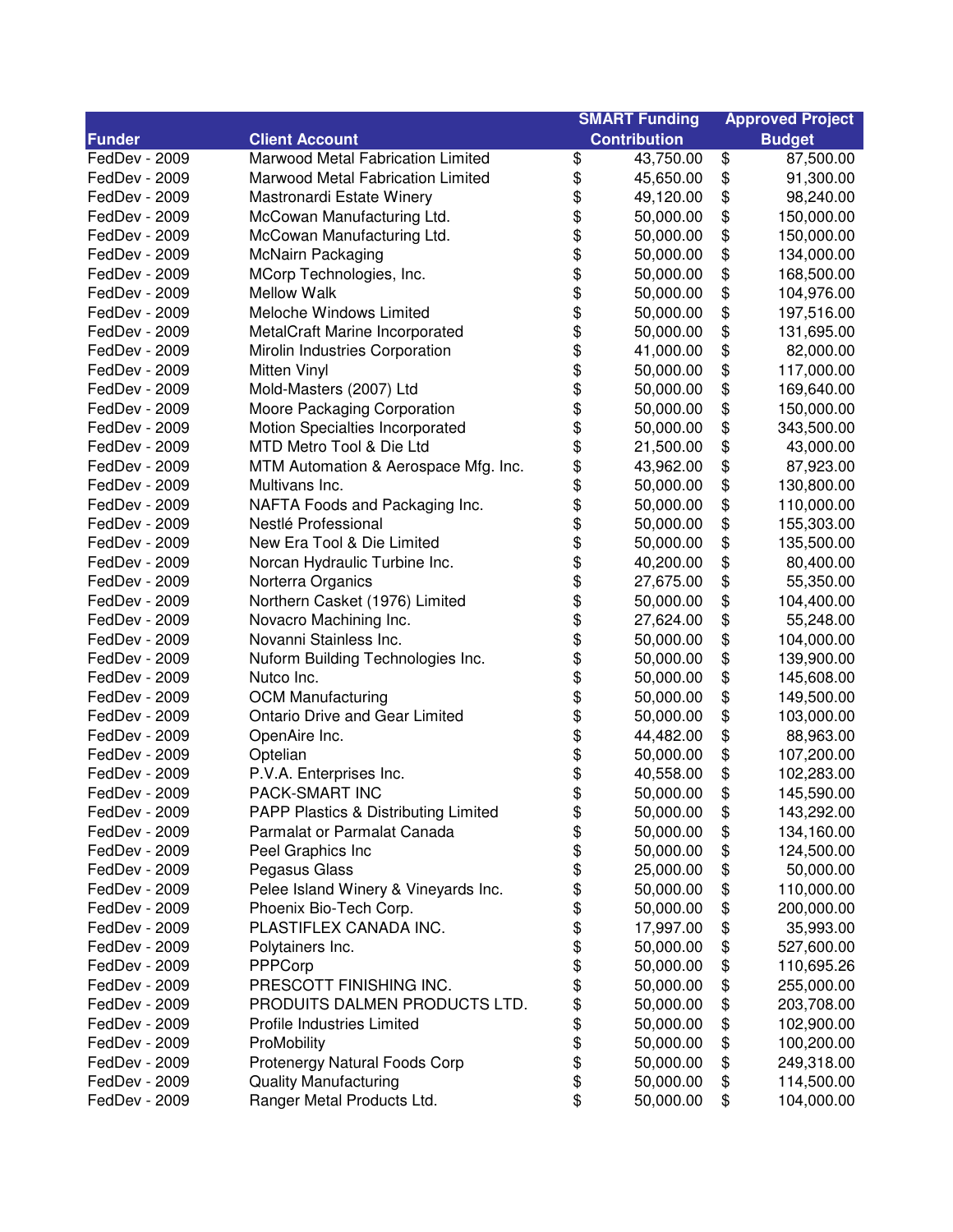|               |                                            |          | <b>SMART Funding</b> | <b>Approved Project</b> |
|---------------|--------------------------------------------|----------|----------------------|-------------------------|
| <b>Funder</b> | <b>Client Account</b>                      |          | <b>Contribution</b>  | <b>Budget</b>           |
| FedDev - 2009 | Rapid Machining 2000                       | \$       | 42,500.00            | \$<br>85,000.00         |
| FedDev - 2009 | RB&W Corporation of Canada                 | \$       | 50,000.00            | \$<br>149,903.00        |
| FedDev - 2009 | Re-doe Mold Company Ltd.                   | \$       | 50,000.00            | \$<br>1,620,000.00      |
| FedDev - 2009 | Reko International Group Inc.              | \$       | 48,035.00            | \$<br>96,070.00         |
| FedDev - 2009 | Reliance Windows Inc                       | \$       | 50,000.00            | \$<br>166,500.00        |
| FedDev - 2009 | Research Casting International Limited     | \$       | 50,000.00            | \$<br>223,018.00        |
| FedDev - 2009 | <b>Rexdale Container Corporation</b>       | \$       | 50,000.00            | \$<br>155,360.00        |
| FedDev - 2009 | Rimowa North America Inc.                  | \$       | 29,350.00            | \$<br>58,700.00         |
| FedDev - 2009 | RM PRODUCTS LTD                            | \$       | 50,000.00            | \$<br>207,739.00        |
| FedDev - 2009 | Rokan Laminating Co. Ltd.                  | \$       | 50,000.00            | \$<br>156,530.00        |
| FedDev - 2009 | Roland's Neon Signs                        | \$       | 50,000.00            | \$<br>152,500.00        |
| FedDev - 2009 | Roofers World Inc.                         | \$       | 50,000.00            | \$<br>103,322.00        |
| FedDev - 2009 | Rose Integration Ltd                       | \$       | 50,000.00            | \$<br>100,000.00        |
| FedDev - 2009 | RTS Companies Inc                          | \$       | 32,492.00            | \$<br>64,985.00         |
| FedDev - 2009 | S.G.J. Northland Steel Manufacturing Inc.  | \$       | 50,000.00            | \$<br>135,000.00        |
| FedDev - 2009 | <b>SABIC Innovative Plastics Inc</b>       | \$       | 50,000.00            | \$<br>263,535.00        |
| FedDev - 2009 | Safety Media Inc.                          | \$       | 50,000.00            | \$<br>145,000.00        |
| FedDev - 2009 | Saint-Gobain Advanced Ceramics Hamilton Li | \$       | 49,700.00            | \$<br>110,000.00        |
| FedDev - 2009 | Satcon Technology Corporation              | \$       | 50,000.00            | \$<br>110,000.00        |
| FedDev - 2009 | Savage Arms (Canada) Inc.                  | \$       | 50,000.00            | \$<br>181,379.00        |
| FedDev - 2009 | Scapa Tapes North America                  | \$       | 50,000.00            | \$<br>192,000.00        |
| FedDev - 2009 | Schinkels Legacy                           | \$       | 50,000.00            | \$<br>102,000.00        |
| FedDev - 2009 | Schukra of North America Ltd               | \$       | 14,920.25            | \$<br>29,840.50         |
| FedDev - 2009 | SciCan Ltd.                                |          | 50,000.00            | \$<br>106,000.00        |
| FedDev - 2009 | Seaway Yarns Limited                       | \$<br>\$ | 50,000.00            | \$<br>112,500.00        |
| FedDev - 2009 | Select Tool Inc                            |          | 50,000.00            | \$<br>250,000.00        |
| FedDev - 2009 | Select Tool Inc                            |          | 50,000.00            | \$<br>113,000.00        |
| FedDev - 2009 | Sertapak Inc.                              | \$\$     | 50,000.00            | \$<br>162,000.00        |
| FedDev - 2009 | Service Mold Inc.                          | \$       | 50,000.00            | \$<br>822,000.00        |
| FedDev - 2009 | <b>Shandiz Natural Foods</b>               | \$       | 50,000.00            | \$<br>220,000.00        |
| FedDev - 2009 | Signs Galore Inc.                          | \$       | 50,000.00            | \$<br>118,554.00        |
| FedDev - 2009 | SIHI PUMPS LIMITED                         | \$       | 50,000.00            | \$<br>117,900.00        |
| FedDev - 2009 | SKJODT-BARRETT FOODS INC.                  | \$       | 50,000.00            | \$<br>109,750.00        |
| FedDev - 2009 | SKJODT-BARRETT FOODS INC.                  | \$       | 50,000.00            | \$<br>161,500.00        |
| FedDev - 2009 | Smith Steel and Fabrication inc            | \$       | 24,095.00            | \$<br>48,190.00         |
| FedDev - 2009 | SMS Silencers Inc.                         | \$       | 46,000.00            | \$<br>92,000.00         |
| FedDev - 2009 | Smyth Welding Ltd.                         | \$       | 25,440.33            | \$<br>71,500.00         |
| FedDev - 2009 | Solo Tool & Mold Ltd.                      | \$       | 9,558.00             | \$<br>19,116.00         |
| FedDev - 2009 | Sound Design Technologies Limited          | \$       | 50,000.00            | \$<br>123,155.00        |
| FedDev - 2009 | Southwestern Manufacturing Inc.            | \$       | 50,000.00            | \$<br>200,000.00        |
| FedDev - 2009 | Spec Furniture Inc.                        | \$       | 50,000.00            | 163,060.00              |
| FedDev - 2009 | Spec Furniture Inc.                        | \$       | 50,000.00            | \$<br>326,900.00        |
| FedDev - 2009 |                                            |          |                      | \$                      |
|               | Spinrite                                   | \$       | 43,000.00            | \$<br>86,000.00         |
| FedDev - 2009 | Spintech Manufacturing Inc.                | \$       | 50,000.00            | \$<br>150,000.00        |
| FedDev - 2009 | Spoolon Manufacturing limited              | \$       | 50,000.00            | \$<br>111,500.00        |
| FedDev - 2009 | Sport Systems Canada Inc.                  | \$       | 50,000.00            | \$<br>207,000.00        |
| FedDev - 2009 | Sport Systems Unlimited Corp.              | \$       | 50,000.00            | \$<br>111,203.00        |
| FedDev - 2009 | <b>St.Catharines Pattern Ltd</b>           | \$       | 50,000.00            | \$<br>300,000.00        |
| FedDev - 2009 | StarTech.com Ltd.                          | \$       | 16,620.00            | \$<br>33,240.00         |
| FedDev - 2009 | Stepan Canada Inc                          | \$       | 50,000.00            | \$<br>126,000.00        |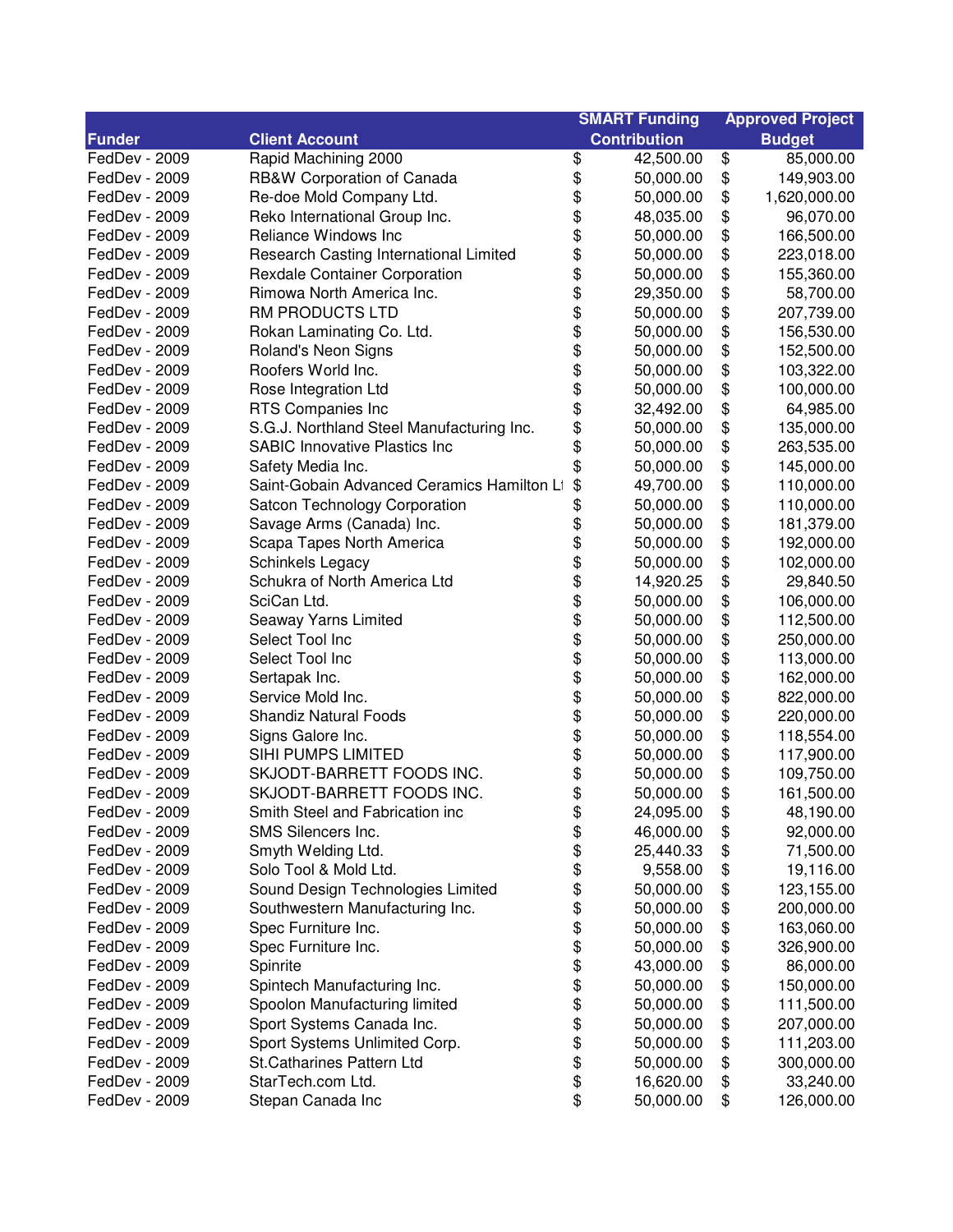|               |                                           | <b>SMART Funding</b> |                     | <b>Approved Project</b> |               |
|---------------|-------------------------------------------|----------------------|---------------------|-------------------------|---------------|
| <b>Funder</b> | <b>Client Account</b>                     |                      | <b>Contribution</b> |                         | <b>Budget</b> |
| FedDev - 2009 | Stone Straw Ltd                           | \$                   | 34,450.00           | \$                      | 68,900.00     |
| FedDev - 2009 | <b>STOTT PILATES</b>                      | \$                   | 50,000.00           | \$                      | 125,000.00    |
| FedDev - 2009 | <b>Strudex Fibres Limited</b>             | \$                   | 16,725.00           | \$                      | 33,450.00     |
| FedDev - 2009 | <b>Strudex Fibres Limited</b>             | \$                   | 49,128.00           | \$                      | 98,255.00     |
| FedDev - 2009 | <b>Strudex Fibres Limited</b>             |                      | 50,000.00           | \$                      | 116,916.00    |
| FedDev - 2009 | Sunrise Soya Foods Inc.                   | \$\$\$\$             | 16,743.00           | \$                      | 33,486.00     |
| FedDev - 2009 | Suntrition Inc.                           |                      | 50,000.00           | \$                      | 132,800.00    |
| FedDev - 2009 | <b>Surecut Converting Inc</b>             |                      | 50,000.00           | \$                      | 177,500.00    |
| FedDev - 2009 | <b>Surecut Converting Inc</b>             | \$                   | 16,750.00           | \$                      | 33,500.00     |
| FedDev - 2009 | <b>Talmolder Engineered Polyurethanes</b> | \$                   | 50,000.00           | \$                      | 107,000.00    |
| FedDev - 2009 | Tampa Hall Ltd.                           | \$                   | 43,950.00           | \$                      | 109,388.00    |
| FedDev - 2009 | <b>Tasty Chip</b>                         | \$                   | 50,000.00           | \$                      | 178,200.00    |
| FedDev - 2009 | Tayside Industries Ltd                    | \$                   | 30,500.00           | \$                      | 61,000.00     |
| FedDev - 2009 | <b>TCIC</b>                               | \$                   | 50,000.00           | \$                      | 105,000.00    |
| FedDev - 2009 | <b>Teknion Corporation</b>                | \$                   | 50,000.00           | \$                      | 117,000.00    |
| FedDev - 2009 | <b>Teknion Corporation</b>                | \$                   | 50,000.00           | \$                      | 310,250.00    |
| FedDev - 2009 | The Cambridge Towel Corporation           | \$                   | 30,000.00           | \$                      | 60,000.00     |
| FedDev - 2009 | The Ellis Studios Limited                 | \$                   | 50,000.00           | \$                      | 318,000.00    |
| FedDev - 2009 | The Green Beaver Company Limited          | \$                   | 50,000.00           | \$                      | 116,353.00    |
| FedDev - 2009 | The Lowe-Martin Group                     | \$                   | 50,000.00           | \$                      | 136,299.00    |
| FedDev - 2009 | <b>THE Medical</b>                        | \$                   | 46,750.00           | \$                      | 93,500.00     |
| FedDev - 2009 | Thermadie Tooling Inc                     | \$                   | 32,500.00           | \$                      | 65,000.00     |
| FedDev - 2009 | <b>Tiercon Corp</b>                       | \$                   | 50,000.00           | \$                      | 218,500.00    |
| FedDev - 2009 | Titan Trailers inc.                       |                      | 46,000.00           | \$                      | 92,375.00     |
| FedDev - 2009 | TRANSCONTINENTAL INC.                     | \$<br>\$             | 50,000.00           | \$                      | 135,875.00    |
| FedDev - 2009 | TRANSCONTINENTAL INC.                     | \$                   | 50,000.00           | \$                      | 102,350.00    |
| FedDev - 2009 | <b>TWI Foods Inc</b>                      | \$                   | 50,000.00           | \$                      | 138,820.00    |
| FedDev - 2009 | Ultrafit Manufacturing Inc.               |                      | 35,000.00           | \$                      | 70,000.00     |
| FedDev - 2009 | Umicore Autocat Canada Corp.              | \$                   | 50,000.00           | \$                      | 101,000.00    |
| FedDev - 2009 | Unimotion-Gear                            | \$                   | 50,000.00           | \$                      | 143,914.79    |
| FedDev - 2009 | Unique Broadband Systems Ltd              | \$                   | 50,000.00           | \$                      | 125,864.00    |
| FedDev - 2009 | Vari-form                                 | \$                   | 50,000.00           | \$                      | 148,546.00    |
| FedDev - 2009 | Veritas Tools, Inc.                       | \$                   | 50,000.00           | \$                      | 140,299.00    |
| FedDev - 2009 | Verso Furniture Inc.                      | \$                   | 50,000.00           | \$                      | 103,060.00    |
| FedDev - 2009 | Vinyl Window Designs Ltd.                 | \$                   | 48,250.00           | \$                      | 96,500.00     |
| FedDev - 2009 | Vision Almet Limited                      | \$                   | 23,832.00           | \$                      | 47,664.00     |
| FedDev - 2009 | Voth Sales & Services Inc                 | \$                   | 50,000.00           | \$                      | 157,500.00    |
| FedDev - 2009 | Wejay Machine Products Co. Ltd.           | \$                   | 50,000.00           | \$                      | 146,500.00    |
| FedDev - 2009 | Wellington Wood Products (1972) Ltd.      | \$                   | 50,000.00           | \$                      | 162,630.00    |
| FedDev - 2009 | Wellmaster Pipe & Supply Inc.             | \$                   | 50,000.00           | \$                      | 660,000.00    |
| FedDev - 2009 | Wescast Industries Inc                    | \$                   | 49,812.50           | \$                      | 99,625.00     |
| FedDev - 2009 | <b>Weston Abattoir Ltd</b>                | \$                   | 17,300.00           | \$                      | 38,640.00     |
| FedDev - 2009 | Wielputz-Autotube Limited                 | \$                   | 34,344.00           | \$                      | 68,689.00     |
| FedDev - 2009 | <b>Wilcox Bodies Limited</b>              | \$                   | 27,554.00           | \$                      | 55,108.80     |
| FedDev - 2009 | Windsor Precision GunDrill Inc.           | \$                   | 50,000.00           | \$                      | 107,281.00    |
| FedDev - 2010 | 3M Canada Company                         | \$                   | 47,000.00           | \$                      | 94,000.00     |
| FedDev - 2010 | Accucaps Industries Limited               | \$                   | 50,000.00           | \$                      | 223,875.00    |
| FedDev - 2010 | Active Exhaust Corp.                      | \$                   | 50,000.00           | \$                      | 142,280.00    |
| FedDev - 2010 | Alcast Technologies Ltd.                  | \$                   | 50,000.00           | \$                      | 119,000.00    |
| FedDev - 2010 | Alternative Die Cutting Inc.              | \$                   | 50,000.00           | \$                      | 102,200.00    |
|               |                                           |                      |                     |                         |               |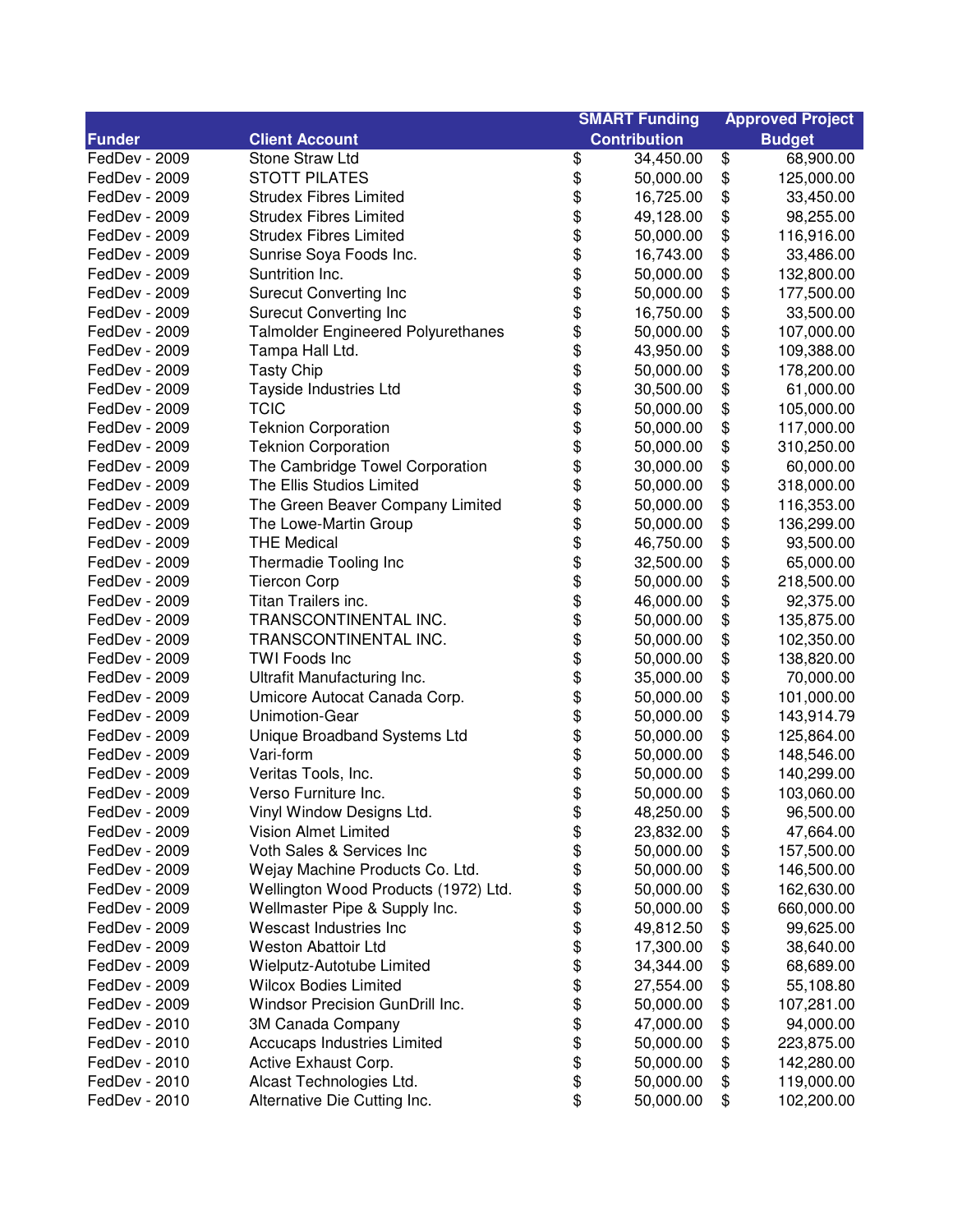| <b>Contribution</b><br><b>Funder</b><br><b>Client Account</b><br><b>Budget</b><br>\$<br>\$<br>FedDev - 2010<br>Amaizeingly Green Products L.P.<br>50,000.00<br>210,000.00<br>\$<br>\$<br>FedDev - 2010<br>50,000.00<br>157,000.00<br>Ancaster Conveying Systems Ltd.<br>\$<br>\$<br>FedDev - 2010<br><b>Anchor Danly</b><br>47,192.00<br>94,385.00<br>\$<br>\$<br>FedDev - 2010<br>Armo-Tool Ltd.<br>118,000.00<br>50,000.00<br>\$<br>\$<br>FedDev - 2010<br>Artisan Metal Finishing<br>50,000.00<br>130,703.00<br>\$\$\$<br>\$<br>FedDev - 2010<br><b>Atlantic Braids Ltd</b><br>32,000.00<br>64,000.00<br>\$<br>FedDev - 2010<br>Axis Tool Gauge Inc.<br>44,725.00<br>89,450.00<br>\$<br>FedDev - 2010<br><b>Baker Street</b><br>50,000.00<br>138,900.00<br>\$<br>FedDev - 2010<br><b>B-Con Engineering inc</b><br>50,000.00<br>134,865.00<br>\$<br>\$<br>FedDev - 2010<br>Bench Craft Leather Inc.<br>47,000.00<br>23,500.00<br>\$<br>\$<br>FedDev - 2010<br><b>Black Creek Metal Inc.</b><br>25,100.00<br>50,200.00<br>\$<br>\$<br>FedDev - 2010<br>Bogdon & Gross Furniture Co. Ltd.<br>42,000.00<br>84,000.00<br>\$<br>\$<br>FedDev - 2010<br><b>Brick Brewing Co. Limited</b><br>245,000.00<br>50,000.00<br>\$<br>BROAN NUTONE CANADA INC.<br>\$<br>FedDev - 2010<br>18,814.00<br>37,629.00<br>\$<br>\$<br>FedDev - 2010<br>Brotech Precision CNC Inc.<br>38,300.00<br>76,600.00<br>\$<br>\$<br>FedDev - 2010<br><b>Brunner Mfg</b><br>50,000.00<br>130,000.00<br>\$<br>\$<br>FedDev - 2010<br>Canada Coaster Inc.<br>123,595.00<br>50,000.00<br>\$<br>\$<br>Cana-Datum Moulds Ltd.<br>FedDev - 2010<br>140,000.00<br>50,000.00<br>\$<br>\$<br>FedDev - 2010<br>Canadian Babbitt Bearings Ltd.<br>75,933.00<br>37,967.00<br>\$<br>\$<br>Centerline Windsor Limited<br>FedDev - 2010<br>145,000.00<br>50,000.00<br>\$<br>\$<br>Classic Tool & Die (1986) Inc.<br>FedDev - 2010<br>50,000.00<br>217,737.00<br>\$<br>\$<br>FedDev - 2010<br><b>Coleman Containers Limited</b><br>50,000.00<br>144,271.00<br>\$<br>\$<br>FedDev - 2010<br>Commercial Spring and Tool Company Limite<br>69,700.00<br>34,850.00<br>\$<br>\$<br>FedDev - 2010<br>Connect Tech Inc<br>120,000.00<br>50,000.00<br>\$<br>\$<br>FedDev - 2010<br>Cosmetica Laboratories Inc<br>122,000.00<br>50,000.00<br>\$<br>\$<br>FedDev - 2010<br><b>CRP Products</b><br>107,500.00<br>50,000.00<br>\$<br>\$<br><b>DECOR GRATES INCORPORATED</b><br>FedDev - 2010<br>170,000.00<br>50,000.00<br>\$<br>\$<br>FedDev - 2010<br>Derlea Brand Foods Inc.<br>50,000.00<br>156,500.00<br>\$<br>\$<br>FedDev - 2010<br>Domtech Inc.<br>50,000.00<br>253,370.00<br>\$<br>\$<br>FedDev - 2010<br>Duststop Air Filters Inc.<br>50,000.00<br>181,945.00<br>\$<br>\$<br>FedDev - 2010<br>E.D. Products Limited<br>44,546.00<br>89,092.00<br>\$<br>\$<br>Embassy Flavours Ltd.<br>FedDev - 2010<br>50,000.00<br>130,000.00<br>\$<br>\$<br>FedDev - 2010<br>Franke Kindred Canada<br>15,000.00<br>46,036.00<br>\$<br>GROHE CANADA INC.<br>FedDev - 2010<br>50,000.00<br>\$<br>357,796.00<br>\$<br>50,000.00<br>187,500.00<br>FedDev - 2010<br>Guspro Inc.<br>\$<br>\$<br>FedDev - 2010<br>Hela Spice Canada Inc.<br>48,000.00<br>\$<br>96,000.00<br>\$<br>\$<br>FedDev - 2010<br>Hiram Walker & Son's Ltd<br>25,000.00<br>51,120.00<br>\$<br>\$<br>FedDev - 2010<br>Horizon Plastics International Inc.<br>50,000.00<br>138,000.00<br>\$<br>\$<br>FedDev - 2010<br>I.R.P. Industrial Rubber Ltd.<br>53,988.00<br>26,994.00<br>\$<br>\$<br>FedDev - 2010<br>J&C Tool & Die Limited<br>50,000.00<br>108,950.00<br>\$<br>\$<br>FedDev - 2010<br>Joseph Robertson Foundries Ltd.<br>50,000.00<br>184,000.00<br>\$<br>\$<br>FedDev - 2010<br>Kawartha Dairy Limited<br>50,000.00<br>107,400.00<br>\$<br>\$<br>FedDev - 2010<br>Kingsmill Foods Company Limited<br>50,000.00<br>120,000.00<br>\$<br>Kingsville Stamping Ltd.<br>\$<br>FedDev - 2010<br>50,000.00<br>187,000.00<br>\$<br>La Rocca Creative Cakes Inc.<br>\$<br>FedDev - 2010<br>50,000.00<br>178,957.00<br>\$<br>\$<br>Laydon Composites Ltd<br>8,473.00<br>FedDev - 2010<br>4,236.00<br>\$<br>Leland Industries Inc<br>\$<br>FedDev - 2010<br>50,000.00<br>175,000.00<br>\$<br>LT&D Tool & Die Inc.<br>FedDev - 2010<br>\$<br>50,000.00<br>115,200.00<br>\$<br>FedDev - 2010<br>Lynch Fluid Controls Inc.<br>50,000.00<br>\$<br>577,000.00<br>\$<br>\$<br>FedDev - 2010<br><b>McNairn Packaging</b><br>50,000.00<br>120,500.00 |  | <b>SMART Funding</b> | <b>Approved Project</b> |
|---------------------------------------------------------------------------------------------------------------------------------------------------------------------------------------------------------------------------------------------------------------------------------------------------------------------------------------------------------------------------------------------------------------------------------------------------------------------------------------------------------------------------------------------------------------------------------------------------------------------------------------------------------------------------------------------------------------------------------------------------------------------------------------------------------------------------------------------------------------------------------------------------------------------------------------------------------------------------------------------------------------------------------------------------------------------------------------------------------------------------------------------------------------------------------------------------------------------------------------------------------------------------------------------------------------------------------------------------------------------------------------------------------------------------------------------------------------------------------------------------------------------------------------------------------------------------------------------------------------------------------------------------------------------------------------------------------------------------------------------------------------------------------------------------------------------------------------------------------------------------------------------------------------------------------------------------------------------------------------------------------------------------------------------------------------------------------------------------------------------------------------------------------------------------------------------------------------------------------------------------------------------------------------------------------------------------------------------------------------------------------------------------------------------------------------------------------------------------------------------------------------------------------------------------------------------------------------------------------------------------------------------------------------------------------------------------------------------------------------------------------------------------------------------------------------------------------------------------------------------------------------------------------------------------------------------------------------------------------------------------------------------------------------------------------------------------------------------------------------------------------------------------------------------------------------------------------------------------------------------------------------------------------------------------------------------------------------------------------------------------------------------------------------------------------------------------------------------------------------------------------------------------------------------------------------------------------------------------------------------------------------------------------------------------------------------------------------------------------------------------------------------------------------------------------------------------------------------------------------------------------------------------------------------------------------------------------------------------------------------------------------------------------------------------------------------------------------------------------------------------------------------------------------------------------------------------------------------------------------------------------------------------------------------------------------------------------------------------------------------------------------------------------------------------------------------|--|----------------------|-------------------------|
|                                                                                                                                                                                                                                                                                                                                                                                                                                                                                                                                                                                                                                                                                                                                                                                                                                                                                                                                                                                                                                                                                                                                                                                                                                                                                                                                                                                                                                                                                                                                                                                                                                                                                                                                                                                                                                                                                                                                                                                                                                                                                                                                                                                                                                                                                                                                                                                                                                                                                                                                                                                                                                                                                                                                                                                                                                                                                                                                                                                                                                                                                                                                                                                                                                                                                                                                                                                                                                                                                                                                                                                                                                                                                                                                                                                                                                                                                                                                                                                                                                                                                                                                                                                                                                                                                                                                                                                                                                             |  |                      |                         |
|                                                                                                                                                                                                                                                                                                                                                                                                                                                                                                                                                                                                                                                                                                                                                                                                                                                                                                                                                                                                                                                                                                                                                                                                                                                                                                                                                                                                                                                                                                                                                                                                                                                                                                                                                                                                                                                                                                                                                                                                                                                                                                                                                                                                                                                                                                                                                                                                                                                                                                                                                                                                                                                                                                                                                                                                                                                                                                                                                                                                                                                                                                                                                                                                                                                                                                                                                                                                                                                                                                                                                                                                                                                                                                                                                                                                                                                                                                                                                                                                                                                                                                                                                                                                                                                                                                                                                                                                                                             |  |                      |                         |
|                                                                                                                                                                                                                                                                                                                                                                                                                                                                                                                                                                                                                                                                                                                                                                                                                                                                                                                                                                                                                                                                                                                                                                                                                                                                                                                                                                                                                                                                                                                                                                                                                                                                                                                                                                                                                                                                                                                                                                                                                                                                                                                                                                                                                                                                                                                                                                                                                                                                                                                                                                                                                                                                                                                                                                                                                                                                                                                                                                                                                                                                                                                                                                                                                                                                                                                                                                                                                                                                                                                                                                                                                                                                                                                                                                                                                                                                                                                                                                                                                                                                                                                                                                                                                                                                                                                                                                                                                                             |  |                      |                         |
|                                                                                                                                                                                                                                                                                                                                                                                                                                                                                                                                                                                                                                                                                                                                                                                                                                                                                                                                                                                                                                                                                                                                                                                                                                                                                                                                                                                                                                                                                                                                                                                                                                                                                                                                                                                                                                                                                                                                                                                                                                                                                                                                                                                                                                                                                                                                                                                                                                                                                                                                                                                                                                                                                                                                                                                                                                                                                                                                                                                                                                                                                                                                                                                                                                                                                                                                                                                                                                                                                                                                                                                                                                                                                                                                                                                                                                                                                                                                                                                                                                                                                                                                                                                                                                                                                                                                                                                                                                             |  |                      |                         |
|                                                                                                                                                                                                                                                                                                                                                                                                                                                                                                                                                                                                                                                                                                                                                                                                                                                                                                                                                                                                                                                                                                                                                                                                                                                                                                                                                                                                                                                                                                                                                                                                                                                                                                                                                                                                                                                                                                                                                                                                                                                                                                                                                                                                                                                                                                                                                                                                                                                                                                                                                                                                                                                                                                                                                                                                                                                                                                                                                                                                                                                                                                                                                                                                                                                                                                                                                                                                                                                                                                                                                                                                                                                                                                                                                                                                                                                                                                                                                                                                                                                                                                                                                                                                                                                                                                                                                                                                                                             |  |                      |                         |
|                                                                                                                                                                                                                                                                                                                                                                                                                                                                                                                                                                                                                                                                                                                                                                                                                                                                                                                                                                                                                                                                                                                                                                                                                                                                                                                                                                                                                                                                                                                                                                                                                                                                                                                                                                                                                                                                                                                                                                                                                                                                                                                                                                                                                                                                                                                                                                                                                                                                                                                                                                                                                                                                                                                                                                                                                                                                                                                                                                                                                                                                                                                                                                                                                                                                                                                                                                                                                                                                                                                                                                                                                                                                                                                                                                                                                                                                                                                                                                                                                                                                                                                                                                                                                                                                                                                                                                                                                                             |  |                      |                         |
|                                                                                                                                                                                                                                                                                                                                                                                                                                                                                                                                                                                                                                                                                                                                                                                                                                                                                                                                                                                                                                                                                                                                                                                                                                                                                                                                                                                                                                                                                                                                                                                                                                                                                                                                                                                                                                                                                                                                                                                                                                                                                                                                                                                                                                                                                                                                                                                                                                                                                                                                                                                                                                                                                                                                                                                                                                                                                                                                                                                                                                                                                                                                                                                                                                                                                                                                                                                                                                                                                                                                                                                                                                                                                                                                                                                                                                                                                                                                                                                                                                                                                                                                                                                                                                                                                                                                                                                                                                             |  |                      |                         |
|                                                                                                                                                                                                                                                                                                                                                                                                                                                                                                                                                                                                                                                                                                                                                                                                                                                                                                                                                                                                                                                                                                                                                                                                                                                                                                                                                                                                                                                                                                                                                                                                                                                                                                                                                                                                                                                                                                                                                                                                                                                                                                                                                                                                                                                                                                                                                                                                                                                                                                                                                                                                                                                                                                                                                                                                                                                                                                                                                                                                                                                                                                                                                                                                                                                                                                                                                                                                                                                                                                                                                                                                                                                                                                                                                                                                                                                                                                                                                                                                                                                                                                                                                                                                                                                                                                                                                                                                                                             |  |                      |                         |
|                                                                                                                                                                                                                                                                                                                                                                                                                                                                                                                                                                                                                                                                                                                                                                                                                                                                                                                                                                                                                                                                                                                                                                                                                                                                                                                                                                                                                                                                                                                                                                                                                                                                                                                                                                                                                                                                                                                                                                                                                                                                                                                                                                                                                                                                                                                                                                                                                                                                                                                                                                                                                                                                                                                                                                                                                                                                                                                                                                                                                                                                                                                                                                                                                                                                                                                                                                                                                                                                                                                                                                                                                                                                                                                                                                                                                                                                                                                                                                                                                                                                                                                                                                                                                                                                                                                                                                                                                                             |  |                      |                         |
|                                                                                                                                                                                                                                                                                                                                                                                                                                                                                                                                                                                                                                                                                                                                                                                                                                                                                                                                                                                                                                                                                                                                                                                                                                                                                                                                                                                                                                                                                                                                                                                                                                                                                                                                                                                                                                                                                                                                                                                                                                                                                                                                                                                                                                                                                                                                                                                                                                                                                                                                                                                                                                                                                                                                                                                                                                                                                                                                                                                                                                                                                                                                                                                                                                                                                                                                                                                                                                                                                                                                                                                                                                                                                                                                                                                                                                                                                                                                                                                                                                                                                                                                                                                                                                                                                                                                                                                                                                             |  |                      |                         |
|                                                                                                                                                                                                                                                                                                                                                                                                                                                                                                                                                                                                                                                                                                                                                                                                                                                                                                                                                                                                                                                                                                                                                                                                                                                                                                                                                                                                                                                                                                                                                                                                                                                                                                                                                                                                                                                                                                                                                                                                                                                                                                                                                                                                                                                                                                                                                                                                                                                                                                                                                                                                                                                                                                                                                                                                                                                                                                                                                                                                                                                                                                                                                                                                                                                                                                                                                                                                                                                                                                                                                                                                                                                                                                                                                                                                                                                                                                                                                                                                                                                                                                                                                                                                                                                                                                                                                                                                                                             |  |                      |                         |
|                                                                                                                                                                                                                                                                                                                                                                                                                                                                                                                                                                                                                                                                                                                                                                                                                                                                                                                                                                                                                                                                                                                                                                                                                                                                                                                                                                                                                                                                                                                                                                                                                                                                                                                                                                                                                                                                                                                                                                                                                                                                                                                                                                                                                                                                                                                                                                                                                                                                                                                                                                                                                                                                                                                                                                                                                                                                                                                                                                                                                                                                                                                                                                                                                                                                                                                                                                                                                                                                                                                                                                                                                                                                                                                                                                                                                                                                                                                                                                                                                                                                                                                                                                                                                                                                                                                                                                                                                                             |  |                      |                         |
|                                                                                                                                                                                                                                                                                                                                                                                                                                                                                                                                                                                                                                                                                                                                                                                                                                                                                                                                                                                                                                                                                                                                                                                                                                                                                                                                                                                                                                                                                                                                                                                                                                                                                                                                                                                                                                                                                                                                                                                                                                                                                                                                                                                                                                                                                                                                                                                                                                                                                                                                                                                                                                                                                                                                                                                                                                                                                                                                                                                                                                                                                                                                                                                                                                                                                                                                                                                                                                                                                                                                                                                                                                                                                                                                                                                                                                                                                                                                                                                                                                                                                                                                                                                                                                                                                                                                                                                                                                             |  |                      |                         |
|                                                                                                                                                                                                                                                                                                                                                                                                                                                                                                                                                                                                                                                                                                                                                                                                                                                                                                                                                                                                                                                                                                                                                                                                                                                                                                                                                                                                                                                                                                                                                                                                                                                                                                                                                                                                                                                                                                                                                                                                                                                                                                                                                                                                                                                                                                                                                                                                                                                                                                                                                                                                                                                                                                                                                                                                                                                                                                                                                                                                                                                                                                                                                                                                                                                                                                                                                                                                                                                                                                                                                                                                                                                                                                                                                                                                                                                                                                                                                                                                                                                                                                                                                                                                                                                                                                                                                                                                                                             |  |                      |                         |
|                                                                                                                                                                                                                                                                                                                                                                                                                                                                                                                                                                                                                                                                                                                                                                                                                                                                                                                                                                                                                                                                                                                                                                                                                                                                                                                                                                                                                                                                                                                                                                                                                                                                                                                                                                                                                                                                                                                                                                                                                                                                                                                                                                                                                                                                                                                                                                                                                                                                                                                                                                                                                                                                                                                                                                                                                                                                                                                                                                                                                                                                                                                                                                                                                                                                                                                                                                                                                                                                                                                                                                                                                                                                                                                                                                                                                                                                                                                                                                                                                                                                                                                                                                                                                                                                                                                                                                                                                                             |  |                      |                         |
|                                                                                                                                                                                                                                                                                                                                                                                                                                                                                                                                                                                                                                                                                                                                                                                                                                                                                                                                                                                                                                                                                                                                                                                                                                                                                                                                                                                                                                                                                                                                                                                                                                                                                                                                                                                                                                                                                                                                                                                                                                                                                                                                                                                                                                                                                                                                                                                                                                                                                                                                                                                                                                                                                                                                                                                                                                                                                                                                                                                                                                                                                                                                                                                                                                                                                                                                                                                                                                                                                                                                                                                                                                                                                                                                                                                                                                                                                                                                                                                                                                                                                                                                                                                                                                                                                                                                                                                                                                             |  |                      |                         |
|                                                                                                                                                                                                                                                                                                                                                                                                                                                                                                                                                                                                                                                                                                                                                                                                                                                                                                                                                                                                                                                                                                                                                                                                                                                                                                                                                                                                                                                                                                                                                                                                                                                                                                                                                                                                                                                                                                                                                                                                                                                                                                                                                                                                                                                                                                                                                                                                                                                                                                                                                                                                                                                                                                                                                                                                                                                                                                                                                                                                                                                                                                                                                                                                                                                                                                                                                                                                                                                                                                                                                                                                                                                                                                                                                                                                                                                                                                                                                                                                                                                                                                                                                                                                                                                                                                                                                                                                                                             |  |                      |                         |
|                                                                                                                                                                                                                                                                                                                                                                                                                                                                                                                                                                                                                                                                                                                                                                                                                                                                                                                                                                                                                                                                                                                                                                                                                                                                                                                                                                                                                                                                                                                                                                                                                                                                                                                                                                                                                                                                                                                                                                                                                                                                                                                                                                                                                                                                                                                                                                                                                                                                                                                                                                                                                                                                                                                                                                                                                                                                                                                                                                                                                                                                                                                                                                                                                                                                                                                                                                                                                                                                                                                                                                                                                                                                                                                                                                                                                                                                                                                                                                                                                                                                                                                                                                                                                                                                                                                                                                                                                                             |  |                      |                         |
|                                                                                                                                                                                                                                                                                                                                                                                                                                                                                                                                                                                                                                                                                                                                                                                                                                                                                                                                                                                                                                                                                                                                                                                                                                                                                                                                                                                                                                                                                                                                                                                                                                                                                                                                                                                                                                                                                                                                                                                                                                                                                                                                                                                                                                                                                                                                                                                                                                                                                                                                                                                                                                                                                                                                                                                                                                                                                                                                                                                                                                                                                                                                                                                                                                                                                                                                                                                                                                                                                                                                                                                                                                                                                                                                                                                                                                                                                                                                                                                                                                                                                                                                                                                                                                                                                                                                                                                                                                             |  |                      |                         |
|                                                                                                                                                                                                                                                                                                                                                                                                                                                                                                                                                                                                                                                                                                                                                                                                                                                                                                                                                                                                                                                                                                                                                                                                                                                                                                                                                                                                                                                                                                                                                                                                                                                                                                                                                                                                                                                                                                                                                                                                                                                                                                                                                                                                                                                                                                                                                                                                                                                                                                                                                                                                                                                                                                                                                                                                                                                                                                                                                                                                                                                                                                                                                                                                                                                                                                                                                                                                                                                                                                                                                                                                                                                                                                                                                                                                                                                                                                                                                                                                                                                                                                                                                                                                                                                                                                                                                                                                                                             |  |                      |                         |
|                                                                                                                                                                                                                                                                                                                                                                                                                                                                                                                                                                                                                                                                                                                                                                                                                                                                                                                                                                                                                                                                                                                                                                                                                                                                                                                                                                                                                                                                                                                                                                                                                                                                                                                                                                                                                                                                                                                                                                                                                                                                                                                                                                                                                                                                                                                                                                                                                                                                                                                                                                                                                                                                                                                                                                                                                                                                                                                                                                                                                                                                                                                                                                                                                                                                                                                                                                                                                                                                                                                                                                                                                                                                                                                                                                                                                                                                                                                                                                                                                                                                                                                                                                                                                                                                                                                                                                                                                                             |  |                      |                         |
|                                                                                                                                                                                                                                                                                                                                                                                                                                                                                                                                                                                                                                                                                                                                                                                                                                                                                                                                                                                                                                                                                                                                                                                                                                                                                                                                                                                                                                                                                                                                                                                                                                                                                                                                                                                                                                                                                                                                                                                                                                                                                                                                                                                                                                                                                                                                                                                                                                                                                                                                                                                                                                                                                                                                                                                                                                                                                                                                                                                                                                                                                                                                                                                                                                                                                                                                                                                                                                                                                                                                                                                                                                                                                                                                                                                                                                                                                                                                                                                                                                                                                                                                                                                                                                                                                                                                                                                                                                             |  |                      |                         |
|                                                                                                                                                                                                                                                                                                                                                                                                                                                                                                                                                                                                                                                                                                                                                                                                                                                                                                                                                                                                                                                                                                                                                                                                                                                                                                                                                                                                                                                                                                                                                                                                                                                                                                                                                                                                                                                                                                                                                                                                                                                                                                                                                                                                                                                                                                                                                                                                                                                                                                                                                                                                                                                                                                                                                                                                                                                                                                                                                                                                                                                                                                                                                                                                                                                                                                                                                                                                                                                                                                                                                                                                                                                                                                                                                                                                                                                                                                                                                                                                                                                                                                                                                                                                                                                                                                                                                                                                                                             |  |                      |                         |
|                                                                                                                                                                                                                                                                                                                                                                                                                                                                                                                                                                                                                                                                                                                                                                                                                                                                                                                                                                                                                                                                                                                                                                                                                                                                                                                                                                                                                                                                                                                                                                                                                                                                                                                                                                                                                                                                                                                                                                                                                                                                                                                                                                                                                                                                                                                                                                                                                                                                                                                                                                                                                                                                                                                                                                                                                                                                                                                                                                                                                                                                                                                                                                                                                                                                                                                                                                                                                                                                                                                                                                                                                                                                                                                                                                                                                                                                                                                                                                                                                                                                                                                                                                                                                                                                                                                                                                                                                                             |  |                      |                         |
|                                                                                                                                                                                                                                                                                                                                                                                                                                                                                                                                                                                                                                                                                                                                                                                                                                                                                                                                                                                                                                                                                                                                                                                                                                                                                                                                                                                                                                                                                                                                                                                                                                                                                                                                                                                                                                                                                                                                                                                                                                                                                                                                                                                                                                                                                                                                                                                                                                                                                                                                                                                                                                                                                                                                                                                                                                                                                                                                                                                                                                                                                                                                                                                                                                                                                                                                                                                                                                                                                                                                                                                                                                                                                                                                                                                                                                                                                                                                                                                                                                                                                                                                                                                                                                                                                                                                                                                                                                             |  |                      |                         |
|                                                                                                                                                                                                                                                                                                                                                                                                                                                                                                                                                                                                                                                                                                                                                                                                                                                                                                                                                                                                                                                                                                                                                                                                                                                                                                                                                                                                                                                                                                                                                                                                                                                                                                                                                                                                                                                                                                                                                                                                                                                                                                                                                                                                                                                                                                                                                                                                                                                                                                                                                                                                                                                                                                                                                                                                                                                                                                                                                                                                                                                                                                                                                                                                                                                                                                                                                                                                                                                                                                                                                                                                                                                                                                                                                                                                                                                                                                                                                                                                                                                                                                                                                                                                                                                                                                                                                                                                                                             |  |                      |                         |
|                                                                                                                                                                                                                                                                                                                                                                                                                                                                                                                                                                                                                                                                                                                                                                                                                                                                                                                                                                                                                                                                                                                                                                                                                                                                                                                                                                                                                                                                                                                                                                                                                                                                                                                                                                                                                                                                                                                                                                                                                                                                                                                                                                                                                                                                                                                                                                                                                                                                                                                                                                                                                                                                                                                                                                                                                                                                                                                                                                                                                                                                                                                                                                                                                                                                                                                                                                                                                                                                                                                                                                                                                                                                                                                                                                                                                                                                                                                                                                                                                                                                                                                                                                                                                                                                                                                                                                                                                                             |  |                      |                         |
|                                                                                                                                                                                                                                                                                                                                                                                                                                                                                                                                                                                                                                                                                                                                                                                                                                                                                                                                                                                                                                                                                                                                                                                                                                                                                                                                                                                                                                                                                                                                                                                                                                                                                                                                                                                                                                                                                                                                                                                                                                                                                                                                                                                                                                                                                                                                                                                                                                                                                                                                                                                                                                                                                                                                                                                                                                                                                                                                                                                                                                                                                                                                                                                                                                                                                                                                                                                                                                                                                                                                                                                                                                                                                                                                                                                                                                                                                                                                                                                                                                                                                                                                                                                                                                                                                                                                                                                                                                             |  |                      |                         |
|                                                                                                                                                                                                                                                                                                                                                                                                                                                                                                                                                                                                                                                                                                                                                                                                                                                                                                                                                                                                                                                                                                                                                                                                                                                                                                                                                                                                                                                                                                                                                                                                                                                                                                                                                                                                                                                                                                                                                                                                                                                                                                                                                                                                                                                                                                                                                                                                                                                                                                                                                                                                                                                                                                                                                                                                                                                                                                                                                                                                                                                                                                                                                                                                                                                                                                                                                                                                                                                                                                                                                                                                                                                                                                                                                                                                                                                                                                                                                                                                                                                                                                                                                                                                                                                                                                                                                                                                                                             |  |                      |                         |
|                                                                                                                                                                                                                                                                                                                                                                                                                                                                                                                                                                                                                                                                                                                                                                                                                                                                                                                                                                                                                                                                                                                                                                                                                                                                                                                                                                                                                                                                                                                                                                                                                                                                                                                                                                                                                                                                                                                                                                                                                                                                                                                                                                                                                                                                                                                                                                                                                                                                                                                                                                                                                                                                                                                                                                                                                                                                                                                                                                                                                                                                                                                                                                                                                                                                                                                                                                                                                                                                                                                                                                                                                                                                                                                                                                                                                                                                                                                                                                                                                                                                                                                                                                                                                                                                                                                                                                                                                                             |  |                      |                         |
|                                                                                                                                                                                                                                                                                                                                                                                                                                                                                                                                                                                                                                                                                                                                                                                                                                                                                                                                                                                                                                                                                                                                                                                                                                                                                                                                                                                                                                                                                                                                                                                                                                                                                                                                                                                                                                                                                                                                                                                                                                                                                                                                                                                                                                                                                                                                                                                                                                                                                                                                                                                                                                                                                                                                                                                                                                                                                                                                                                                                                                                                                                                                                                                                                                                                                                                                                                                                                                                                                                                                                                                                                                                                                                                                                                                                                                                                                                                                                                                                                                                                                                                                                                                                                                                                                                                                                                                                                                             |  |                      |                         |
|                                                                                                                                                                                                                                                                                                                                                                                                                                                                                                                                                                                                                                                                                                                                                                                                                                                                                                                                                                                                                                                                                                                                                                                                                                                                                                                                                                                                                                                                                                                                                                                                                                                                                                                                                                                                                                                                                                                                                                                                                                                                                                                                                                                                                                                                                                                                                                                                                                                                                                                                                                                                                                                                                                                                                                                                                                                                                                                                                                                                                                                                                                                                                                                                                                                                                                                                                                                                                                                                                                                                                                                                                                                                                                                                                                                                                                                                                                                                                                                                                                                                                                                                                                                                                                                                                                                                                                                                                                             |  |                      |                         |
|                                                                                                                                                                                                                                                                                                                                                                                                                                                                                                                                                                                                                                                                                                                                                                                                                                                                                                                                                                                                                                                                                                                                                                                                                                                                                                                                                                                                                                                                                                                                                                                                                                                                                                                                                                                                                                                                                                                                                                                                                                                                                                                                                                                                                                                                                                                                                                                                                                                                                                                                                                                                                                                                                                                                                                                                                                                                                                                                                                                                                                                                                                                                                                                                                                                                                                                                                                                                                                                                                                                                                                                                                                                                                                                                                                                                                                                                                                                                                                                                                                                                                                                                                                                                                                                                                                                                                                                                                                             |  |                      |                         |
|                                                                                                                                                                                                                                                                                                                                                                                                                                                                                                                                                                                                                                                                                                                                                                                                                                                                                                                                                                                                                                                                                                                                                                                                                                                                                                                                                                                                                                                                                                                                                                                                                                                                                                                                                                                                                                                                                                                                                                                                                                                                                                                                                                                                                                                                                                                                                                                                                                                                                                                                                                                                                                                                                                                                                                                                                                                                                                                                                                                                                                                                                                                                                                                                                                                                                                                                                                                                                                                                                                                                                                                                                                                                                                                                                                                                                                                                                                                                                                                                                                                                                                                                                                                                                                                                                                                                                                                                                                             |  |                      |                         |
|                                                                                                                                                                                                                                                                                                                                                                                                                                                                                                                                                                                                                                                                                                                                                                                                                                                                                                                                                                                                                                                                                                                                                                                                                                                                                                                                                                                                                                                                                                                                                                                                                                                                                                                                                                                                                                                                                                                                                                                                                                                                                                                                                                                                                                                                                                                                                                                                                                                                                                                                                                                                                                                                                                                                                                                                                                                                                                                                                                                                                                                                                                                                                                                                                                                                                                                                                                                                                                                                                                                                                                                                                                                                                                                                                                                                                                                                                                                                                                                                                                                                                                                                                                                                                                                                                                                                                                                                                                             |  |                      |                         |
|                                                                                                                                                                                                                                                                                                                                                                                                                                                                                                                                                                                                                                                                                                                                                                                                                                                                                                                                                                                                                                                                                                                                                                                                                                                                                                                                                                                                                                                                                                                                                                                                                                                                                                                                                                                                                                                                                                                                                                                                                                                                                                                                                                                                                                                                                                                                                                                                                                                                                                                                                                                                                                                                                                                                                                                                                                                                                                                                                                                                                                                                                                                                                                                                                                                                                                                                                                                                                                                                                                                                                                                                                                                                                                                                                                                                                                                                                                                                                                                                                                                                                                                                                                                                                                                                                                                                                                                                                                             |  |                      |                         |
|                                                                                                                                                                                                                                                                                                                                                                                                                                                                                                                                                                                                                                                                                                                                                                                                                                                                                                                                                                                                                                                                                                                                                                                                                                                                                                                                                                                                                                                                                                                                                                                                                                                                                                                                                                                                                                                                                                                                                                                                                                                                                                                                                                                                                                                                                                                                                                                                                                                                                                                                                                                                                                                                                                                                                                                                                                                                                                                                                                                                                                                                                                                                                                                                                                                                                                                                                                                                                                                                                                                                                                                                                                                                                                                                                                                                                                                                                                                                                                                                                                                                                                                                                                                                                                                                                                                                                                                                                                             |  |                      |                         |
|                                                                                                                                                                                                                                                                                                                                                                                                                                                                                                                                                                                                                                                                                                                                                                                                                                                                                                                                                                                                                                                                                                                                                                                                                                                                                                                                                                                                                                                                                                                                                                                                                                                                                                                                                                                                                                                                                                                                                                                                                                                                                                                                                                                                                                                                                                                                                                                                                                                                                                                                                                                                                                                                                                                                                                                                                                                                                                                                                                                                                                                                                                                                                                                                                                                                                                                                                                                                                                                                                                                                                                                                                                                                                                                                                                                                                                                                                                                                                                                                                                                                                                                                                                                                                                                                                                                                                                                                                                             |  |                      |                         |
|                                                                                                                                                                                                                                                                                                                                                                                                                                                                                                                                                                                                                                                                                                                                                                                                                                                                                                                                                                                                                                                                                                                                                                                                                                                                                                                                                                                                                                                                                                                                                                                                                                                                                                                                                                                                                                                                                                                                                                                                                                                                                                                                                                                                                                                                                                                                                                                                                                                                                                                                                                                                                                                                                                                                                                                                                                                                                                                                                                                                                                                                                                                                                                                                                                                                                                                                                                                                                                                                                                                                                                                                                                                                                                                                                                                                                                                                                                                                                                                                                                                                                                                                                                                                                                                                                                                                                                                                                                             |  |                      |                         |
|                                                                                                                                                                                                                                                                                                                                                                                                                                                                                                                                                                                                                                                                                                                                                                                                                                                                                                                                                                                                                                                                                                                                                                                                                                                                                                                                                                                                                                                                                                                                                                                                                                                                                                                                                                                                                                                                                                                                                                                                                                                                                                                                                                                                                                                                                                                                                                                                                                                                                                                                                                                                                                                                                                                                                                                                                                                                                                                                                                                                                                                                                                                                                                                                                                                                                                                                                                                                                                                                                                                                                                                                                                                                                                                                                                                                                                                                                                                                                                                                                                                                                                                                                                                                                                                                                                                                                                                                                                             |  |                      |                         |
|                                                                                                                                                                                                                                                                                                                                                                                                                                                                                                                                                                                                                                                                                                                                                                                                                                                                                                                                                                                                                                                                                                                                                                                                                                                                                                                                                                                                                                                                                                                                                                                                                                                                                                                                                                                                                                                                                                                                                                                                                                                                                                                                                                                                                                                                                                                                                                                                                                                                                                                                                                                                                                                                                                                                                                                                                                                                                                                                                                                                                                                                                                                                                                                                                                                                                                                                                                                                                                                                                                                                                                                                                                                                                                                                                                                                                                                                                                                                                                                                                                                                                                                                                                                                                                                                                                                                                                                                                                             |  |                      |                         |
|                                                                                                                                                                                                                                                                                                                                                                                                                                                                                                                                                                                                                                                                                                                                                                                                                                                                                                                                                                                                                                                                                                                                                                                                                                                                                                                                                                                                                                                                                                                                                                                                                                                                                                                                                                                                                                                                                                                                                                                                                                                                                                                                                                                                                                                                                                                                                                                                                                                                                                                                                                                                                                                                                                                                                                                                                                                                                                                                                                                                                                                                                                                                                                                                                                                                                                                                                                                                                                                                                                                                                                                                                                                                                                                                                                                                                                                                                                                                                                                                                                                                                                                                                                                                                                                                                                                                                                                                                                             |  |                      |                         |
|                                                                                                                                                                                                                                                                                                                                                                                                                                                                                                                                                                                                                                                                                                                                                                                                                                                                                                                                                                                                                                                                                                                                                                                                                                                                                                                                                                                                                                                                                                                                                                                                                                                                                                                                                                                                                                                                                                                                                                                                                                                                                                                                                                                                                                                                                                                                                                                                                                                                                                                                                                                                                                                                                                                                                                                                                                                                                                                                                                                                                                                                                                                                                                                                                                                                                                                                                                                                                                                                                                                                                                                                                                                                                                                                                                                                                                                                                                                                                                                                                                                                                                                                                                                                                                                                                                                                                                                                                                             |  |                      |                         |
|                                                                                                                                                                                                                                                                                                                                                                                                                                                                                                                                                                                                                                                                                                                                                                                                                                                                                                                                                                                                                                                                                                                                                                                                                                                                                                                                                                                                                                                                                                                                                                                                                                                                                                                                                                                                                                                                                                                                                                                                                                                                                                                                                                                                                                                                                                                                                                                                                                                                                                                                                                                                                                                                                                                                                                                                                                                                                                                                                                                                                                                                                                                                                                                                                                                                                                                                                                                                                                                                                                                                                                                                                                                                                                                                                                                                                                                                                                                                                                                                                                                                                                                                                                                                                                                                                                                                                                                                                                             |  |                      |                         |
|                                                                                                                                                                                                                                                                                                                                                                                                                                                                                                                                                                                                                                                                                                                                                                                                                                                                                                                                                                                                                                                                                                                                                                                                                                                                                                                                                                                                                                                                                                                                                                                                                                                                                                                                                                                                                                                                                                                                                                                                                                                                                                                                                                                                                                                                                                                                                                                                                                                                                                                                                                                                                                                                                                                                                                                                                                                                                                                                                                                                                                                                                                                                                                                                                                                                                                                                                                                                                                                                                                                                                                                                                                                                                                                                                                                                                                                                                                                                                                                                                                                                                                                                                                                                                                                                                                                                                                                                                                             |  |                      |                         |
|                                                                                                                                                                                                                                                                                                                                                                                                                                                                                                                                                                                                                                                                                                                                                                                                                                                                                                                                                                                                                                                                                                                                                                                                                                                                                                                                                                                                                                                                                                                                                                                                                                                                                                                                                                                                                                                                                                                                                                                                                                                                                                                                                                                                                                                                                                                                                                                                                                                                                                                                                                                                                                                                                                                                                                                                                                                                                                                                                                                                                                                                                                                                                                                                                                                                                                                                                                                                                                                                                                                                                                                                                                                                                                                                                                                                                                                                                                                                                                                                                                                                                                                                                                                                                                                                                                                                                                                                                                             |  |                      |                         |
|                                                                                                                                                                                                                                                                                                                                                                                                                                                                                                                                                                                                                                                                                                                                                                                                                                                                                                                                                                                                                                                                                                                                                                                                                                                                                                                                                                                                                                                                                                                                                                                                                                                                                                                                                                                                                                                                                                                                                                                                                                                                                                                                                                                                                                                                                                                                                                                                                                                                                                                                                                                                                                                                                                                                                                                                                                                                                                                                                                                                                                                                                                                                                                                                                                                                                                                                                                                                                                                                                                                                                                                                                                                                                                                                                                                                                                                                                                                                                                                                                                                                                                                                                                                                                                                                                                                                                                                                                                             |  |                      |                         |
|                                                                                                                                                                                                                                                                                                                                                                                                                                                                                                                                                                                                                                                                                                                                                                                                                                                                                                                                                                                                                                                                                                                                                                                                                                                                                                                                                                                                                                                                                                                                                                                                                                                                                                                                                                                                                                                                                                                                                                                                                                                                                                                                                                                                                                                                                                                                                                                                                                                                                                                                                                                                                                                                                                                                                                                                                                                                                                                                                                                                                                                                                                                                                                                                                                                                                                                                                                                                                                                                                                                                                                                                                                                                                                                                                                                                                                                                                                                                                                                                                                                                                                                                                                                                                                                                                                                                                                                                                                             |  |                      |                         |
|                                                                                                                                                                                                                                                                                                                                                                                                                                                                                                                                                                                                                                                                                                                                                                                                                                                                                                                                                                                                                                                                                                                                                                                                                                                                                                                                                                                                                                                                                                                                                                                                                                                                                                                                                                                                                                                                                                                                                                                                                                                                                                                                                                                                                                                                                                                                                                                                                                                                                                                                                                                                                                                                                                                                                                                                                                                                                                                                                                                                                                                                                                                                                                                                                                                                                                                                                                                                                                                                                                                                                                                                                                                                                                                                                                                                                                                                                                                                                                                                                                                                                                                                                                                                                                                                                                                                                                                                                                             |  |                      |                         |
|                                                                                                                                                                                                                                                                                                                                                                                                                                                                                                                                                                                                                                                                                                                                                                                                                                                                                                                                                                                                                                                                                                                                                                                                                                                                                                                                                                                                                                                                                                                                                                                                                                                                                                                                                                                                                                                                                                                                                                                                                                                                                                                                                                                                                                                                                                                                                                                                                                                                                                                                                                                                                                                                                                                                                                                                                                                                                                                                                                                                                                                                                                                                                                                                                                                                                                                                                                                                                                                                                                                                                                                                                                                                                                                                                                                                                                                                                                                                                                                                                                                                                                                                                                                                                                                                                                                                                                                                                                             |  |                      |                         |
|                                                                                                                                                                                                                                                                                                                                                                                                                                                                                                                                                                                                                                                                                                                                                                                                                                                                                                                                                                                                                                                                                                                                                                                                                                                                                                                                                                                                                                                                                                                                                                                                                                                                                                                                                                                                                                                                                                                                                                                                                                                                                                                                                                                                                                                                                                                                                                                                                                                                                                                                                                                                                                                                                                                                                                                                                                                                                                                                                                                                                                                                                                                                                                                                                                                                                                                                                                                                                                                                                                                                                                                                                                                                                                                                                                                                                                                                                                                                                                                                                                                                                                                                                                                                                                                                                                                                                                                                                                             |  |                      |                         |